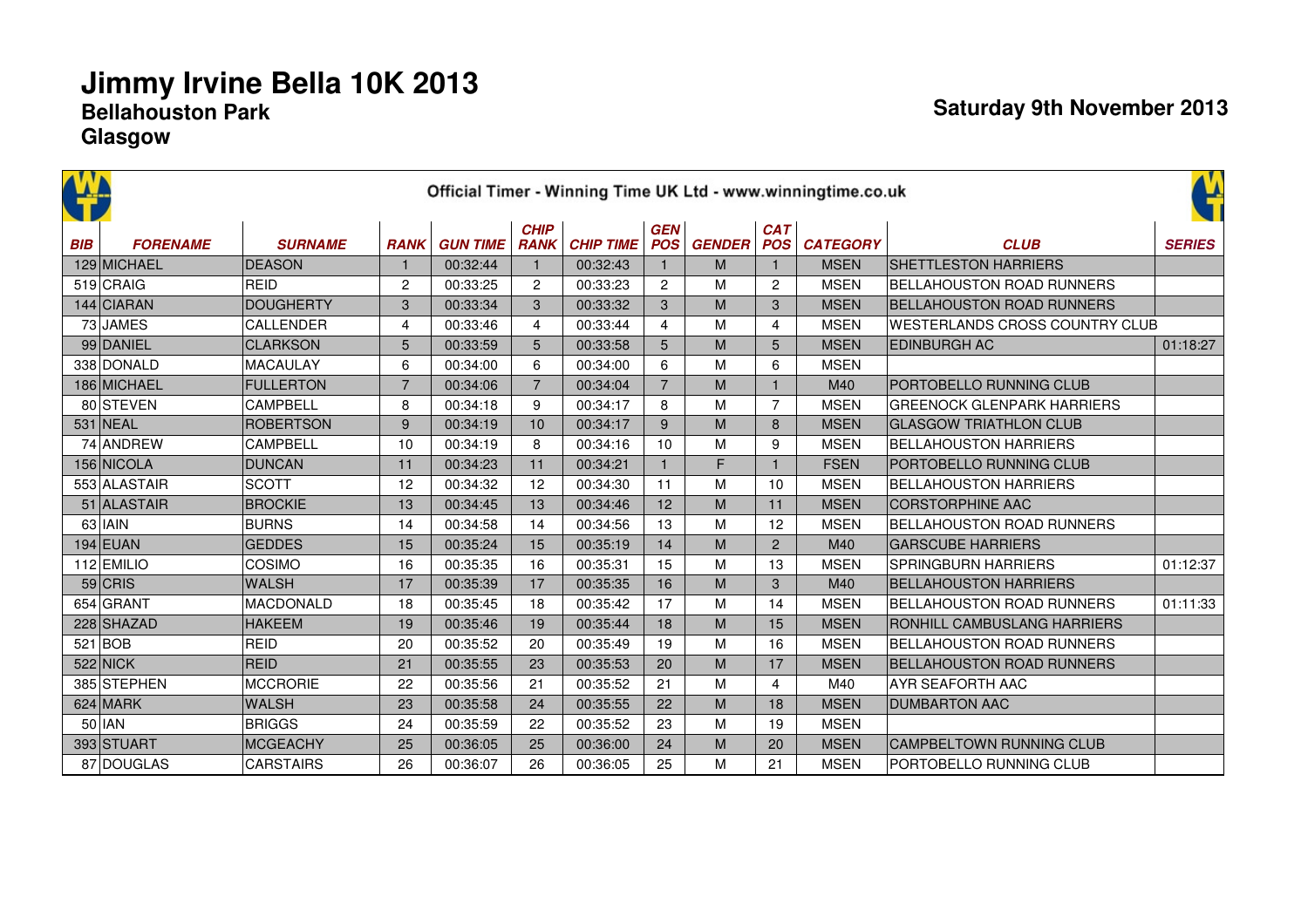|            |                 |                    |             |                 |                            |                  |                          |               |                          | Official Timer - Winning Time UK Ltd - www.winningtime.co.uk |                                    | Ľ             |
|------------|-----------------|--------------------|-------------|-----------------|----------------------------|------------------|--------------------------|---------------|--------------------------|--------------------------------------------------------------|------------------------------------|---------------|
| <b>BIB</b> | <b>FORENAME</b> | <b>SURNAME</b>     | <b>RANK</b> | <b>GUN TIME</b> | <b>CHIP</b><br><b>RANK</b> | <b>CHIP TIME</b> | <b>GEN</b><br><b>POS</b> | <b>GENDER</b> | <b>CAT</b><br><b>POS</b> | <b>CATEGORY</b>                                              | <b>CLUB</b>                        | <b>SERIES</b> |
|            | 246 JAMES       | <b>HEALY</b>       | 27          | 00:36:13        | 27                         | 00:36:13         | 26                       | M             | 5                        | M40                                                          |                                    | 01:12:34      |
|            | 456 MORGAN      | <b>MURPHY</b>      | 28          | 00:36:21        | 28                         | 00:36:19         | $\overline{2}$           | F             | $\overline{2}$           | <b>FSEN</b>                                                  | <b>EDINBURGH AC</b>                |               |
|            | 424 RICHARD     | MEADE              | 29          | 00:36:22        | 29                         | 00:36:20         | 27                       | M             | 22                       | <b>MSEN</b>                                                  | <b>EDINBURGH AC</b>                |               |
|            | 164 ALASTAIR    | <b>EWEN</b>        | 30          | 00:36:23        | 30                         | 00:36:21         | 28                       | M             | 23                       | <b>MSEN</b>                                                  | <b>BELLAHOUSTON ROAD RUNNERS</b>   |               |
|            | 554 GERARD      | <b>SCULLION</b>    | 31          | 00:36:36        | 31                         | 00:36:32         | 29                       | M             | 6                        | M40                                                          | <b>BELLAHOUSTON ROAD RUNNERS</b>   |               |
|            | $514$ JOHN      | <b>REDDING</b>     | 32          | 00:36:37        | 33                         | 00:36:34         | 30                       | M             | 24                       | <b>MSEN</b>                                                  | <b>LINLITHGOW AAC</b>              |               |
|            | 78 BRIAN        | <b>CAMPBELL</b>    | 33          | 00:36:39        | 32                         | 00:36:33         | 31                       | M             | $\overline{7}$           | M40                                                          | <b>RONHILL CAMBUSLANG HARRIERS</b> |               |
|            | 577 GORDON      | <b>STEVENSON</b>   | 34          | 00:36:45        | 34                         | 00:36:40         | 32                       | м             | 8                        | M40                                                          | <b>BELLAHOUSTON HARRIERS</b>       |               |
|            | 532 BRIAN       | <b>ROBERTSON</b>   | 35          | 00:36:49        | 35                         | 00:36:42         | 33                       | M             | 25                       | <b>MSEN</b>                                                  |                                    | 01:14:22      |
|            | 644 SCOTT       | <b>WILLIAMSON</b>  | 36          | 00:36:52        | 36                         | 00:36:49         | 34                       | M             | 26                       | <b>MSEN</b>                                                  | <b>CORSTORPHINE AAC</b>            |               |
|            | $458$ JOHN      | MURRAY             | 37          | 00:36:53        | 37                         | 00:36:50         | 35                       | M             | 27                       | <b>MSEN</b>                                                  | <b>LASSWADE AAC</b>                |               |
|            | 406 EWAN        | <b>MCKERRACHER</b> | 38          | 00:36:54        | 38                         | 00:36:54         | 36                       | M             | 28                       | <b>MSEN</b>                                                  | <b>GLASGOW TRIATHLON CLUB</b>      |               |
|            | 160 STEVEN      | <b>EAGLESHAM</b>   | 39          | 00:37:00        | 39                         | 00:36:56         | 37                       | M             | 29                       | <b>MSEN</b>                                                  | <b>AYR SEAFORTH AAC</b>            |               |
|            | $614$ GARY      | <b>TURNER</b>      | 40          | 00:37:02        | 40                         | 00:36:57         | 38                       | M             | 30                       | <b>MSEN</b>                                                  | <b>SHETTLESTON HARRIERS</b>        |               |
|            | 638 CRAIG       | <b>WHITE</b>       | 41          | 00:37:11        | 41                         | 00:37:07         | 39                       | M             | 31                       | <b>MSEN</b>                                                  | <b>MARYHILL HARRIERS</b>           |               |
|            | $271$ LIAM      | CONWAY             | 42          | 00:37:21        | 42                         | 00:37:18         | 40                       | M             | 9                        | M40                                                          | <b>BELLAHOUSTON ROAD RUNNERS</b>   |               |
|            | $101$ PAUL      | <b>CLAWSON</b>     | 43          | 00:37:31        | 43                         | 00:37:27         | 41                       | M             | 32                       | <b>MSEN</b>                                                  | <b>BELLAHOUSTON HARRIERS</b>       |               |
|            | 423 CALUM       | <b>MCVIE</b>       | 44          | 00:37:35        | 44                         | 00:37:31         | 42                       | M             | 33                       | <b>MSEN</b>                                                  | <b>FUSION TRIATHLON CLUB</b>       |               |
|            | $71$ GRANT      | <b>CAIRNS</b>      | 45          | 00:37:36        | 45                         | 00:37:31         | 43                       | M             | 34                       | <b>MSEN</b>                                                  | <b>SPRINGBURN HARRIERS</b>         |               |
|            | 166 RAYMOND     | <b>FARRELL</b>     | 46          | 00:37:37        | 46                         | 00:37:34         | 44                       | м             | 10                       | M40                                                          | <b>BELLAHOUSTON ROAD RUNNERS</b>   |               |
|            | 326 SHEENA      | <b>LOGAN</b>       | 47          | 00:37:39        | 48                         | 00:37:37         | 3                        | F             | 3                        | <b>FSEN</b>                                                  | <b>FIFE AC</b>                     |               |
|            | 314 CRAIG       | <b>LAMONT</b>      | 48          | 00:37:41        | 47                         | 00:37:34         | 45                       | M             | 35                       | <b>MSEN</b>                                                  | <b>BELLAHOUSTON HARRIERS</b>       |               |
|            | $520$ SEAN      | <b>REID</b>        | 49          | 00:37:43        | 49                         | 00:37:37         | 46                       | M             | 36                       | <b>MSEN</b>                                                  |                                    |               |
|            | 422 CRAIG       | MCPIKE             | 50          | 00:37:44        | 50                         | 00:37:38         | 47                       | M             | 37                       | <b>MSEN</b>                                                  | <b>AYR SEAFORTH AAC</b>            |               |
|            | 342 RUAIRIDH    | MACDONALD          | 51          | 00:37:50        | 51                         | 00:37:44         | 48                       | M             | 38                       | <b>MSEN</b>                                                  | <b>BELLAHOUSTON HARRIERS</b>       |               |
|            | 558 RICKY       | SHERRIFF-SHORT     | 52          | 00:37:52        | 52                         | 00:37:46         | 49                       | M             | 39                       | <b>MSEN</b>                                                  |                                    |               |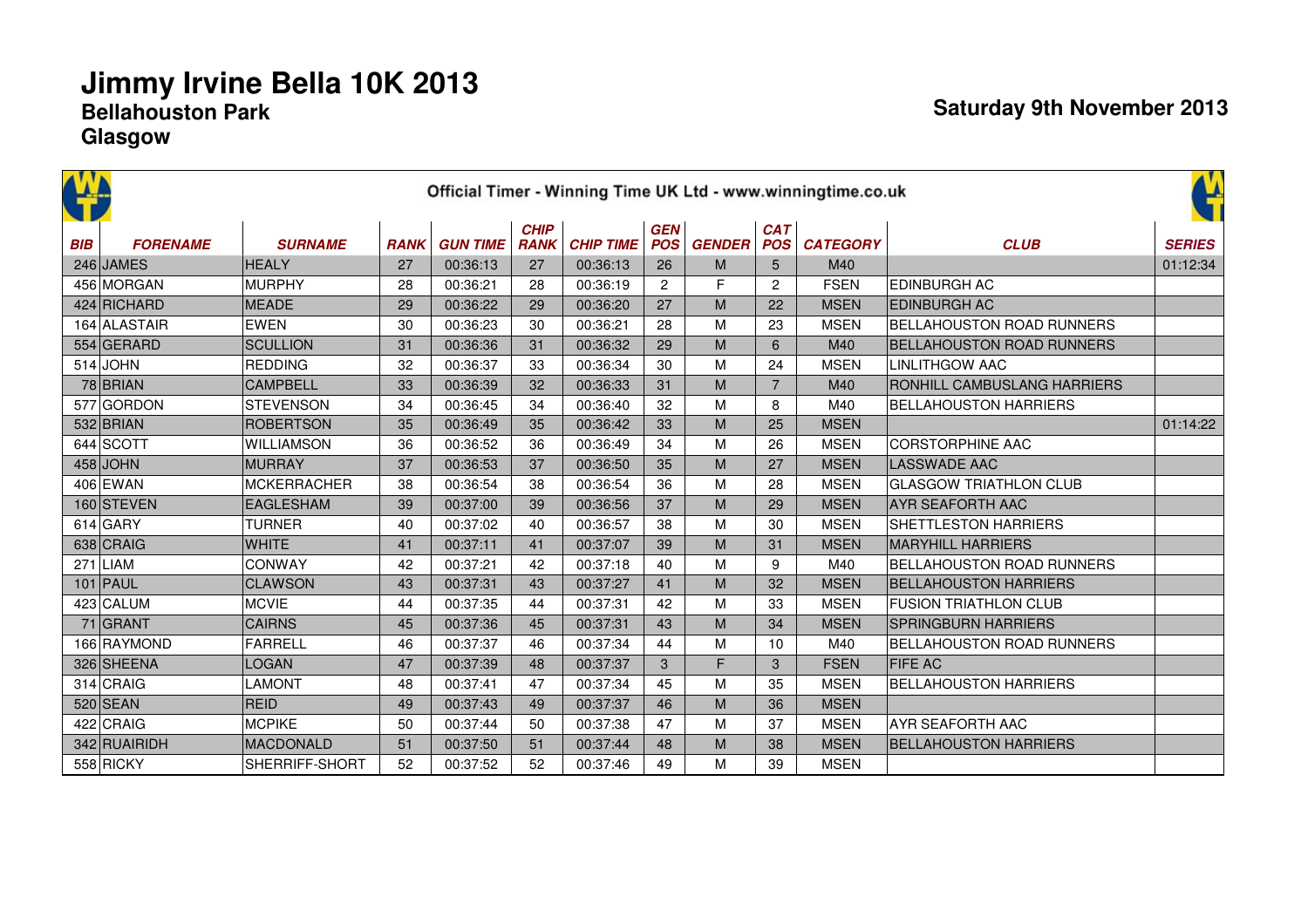|            |                   |                  |             |                 |                            |                  |                          |               |                          | Official Timer - Winning Time UK Ltd - www.winningtime.co.uk |                                  | 앀             |
|------------|-------------------|------------------|-------------|-----------------|----------------------------|------------------|--------------------------|---------------|--------------------------|--------------------------------------------------------------|----------------------------------|---------------|
| <b>BIB</b> | <b>FORENAME</b>   | <b>SURNAME</b>   | <b>RANK</b> | <b>GUN TIME</b> | <b>CHIP</b><br><b>RANK</b> | <b>CHIP TIME</b> | <b>GEN</b><br><b>POS</b> | <b>GENDER</b> | <b>CAT</b><br><b>POS</b> | <b>CATEGORY</b>                                              | <b>CLUB</b>                      | <b>SERIES</b> |
|            | $367$ CLYDE       | <b>MARWICK</b>   | 53          | 00:38:03        | 53                         | 00:38:00         | 50                       | M             | 11                       | M40                                                          | <b>SHETTLESTON HARRIERS</b>      |               |
|            | $90$ JOE          | <b>CHAMBERS</b>  | 54          | 00:38:05        | 54                         | 00:38:00         | 51                       | M             | 40                       | <b>MSEN</b>                                                  | <b>SPRINGBURN HARRIERS</b>       |               |
|            | $319$ SIMON       | <b>LENNOX</b>    | 55          | 00:38:08        | 56                         | 00:38:05         | 52                       | M             | 41                       | <b>MSEN</b>                                                  | <b>DUMBARTON AAC</b>             |               |
|            | 67 SHAUN          | <b>BUTLER</b>    | 56          | 00:38:13        | 55                         | 00:38:00         | 53                       | M             | 42                       | <b>MSEN</b>                                                  |                                  |               |
|            | 462 JAMES         | MURRAY           | 57          | 00:38:22        | 57                         | 00:38:16         | 54                       | M             | 43                       | <b>MSEN</b>                                                  | <b>AYR SEAFORTH AAC</b>          |               |
|            | 347 NEIL          | <b>MACKAY</b>    | 58          | 00:38:27        | 60                         | 00:38:27         | 55                       | M             | 12                       | M40                                                          |                                  | 01:16:51      |
|            | $46$ CHRIS        | <b>BOYCE</b>     | 59          | 00:38:30        | 59                         | 00:38:25         | 56                       | M             | 44                       | <b>MSEN</b>                                                  | <b>AYR SEAFORTH AAC</b>          |               |
|            | 154 STEPHEN       | <b>DUFFY</b>     | 60          | 00:38:30        | 58                         | 00:38:22         | 57                       | M             | 45                       | <b>MSEN</b>                                                  | <b>HAMILTON HARRIERS</b>         | 01:17:51      |
|            | $352$ DAVID       | <b>MACLEAN</b>   | 61          | 00:38:32        | 61                         | 00:38:30         | 58                       | M             | 46                       | <b>MSEN</b>                                                  |                                  |               |
|            | 438 LOUISE        | <b>MITCHELL</b>  | 62          | 00:38:58        | 64                         | 00:38:53         | 4                        | F             | 4                        | <b>FSEN</b>                                                  | <b>BELLAHOUSTON HARRIERS</b>     | 01:18:27      |
|            | 556 DAVID         | <b>SHAW</b>      | 63          | 00:39:01        | 63                         | 00:38:48         | 59                       | M             | 13                       | M40                                                          |                                  |               |
|            | $561$ FERG        | <b>SIM</b>       | 64          | 00:39:02        | 65                         | 00:38:55         | 60                       | M             | 14                       | M40                                                          |                                  |               |
|            | 280 ANTHONY LUCIO | <b>JANNETTA</b>  | 65          | 00:39:05        | 69                         | 00:39:01         | 61                       | M             | 47                       | <b>MSEN</b>                                                  | <b>BELLAHOUSTON ROAD RUNNERS</b> |               |
|            | $53$ CRAIG        | <b>BRODIE</b>    | 66          | 00:39:06        | 66                         | 00:38:59         | 62                       | M             | 48                       | <b>MSEN</b>                                                  |                                  |               |
|            | 337 SCOTT         | <b>LYDEN</b>     | 67          | 00:39:06        | 62                         | 00:38:46         | 63                       | M             | 49                       | <b>MSEN</b>                                                  |                                  |               |
|            | $36$ DAVE         | <b>BLACK</b>     | 68          | 00:39:07        | 68                         | 00:39:00         | 64                       | M             | 15                       | M40                                                          | <b>ARRAN RUNNERS</b>             |               |
|            | $566$ JOHN        | <b>SMITH</b>     | 69          | 00:39:12        | 67                         | 00:38:59         | 65                       | M             | 16                       | M40                                                          |                                  |               |
|            | 535 MATTHEW       | <b>ROBINSON</b>  | 70          | 00:39:14        | 71                         | 00:39:07         | 66                       | M             | 50                       | <b>MSEN</b>                                                  | <b>GALLOWAY HARRIERS</b>         |               |
|            | $616$ MATT        | <b>UNDERWOOD</b> | 71          | 00:39:15        | 70                         | 00:39:05         | 67                       | M             | 51                       | <b>MSEN</b>                                                  | <b>FUSION TRIATHLON CLUB</b>     |               |
|            | $259$ BEN         | <b>HOPKIN</b>    | 72          | 00:39:17        | 72                         | 00:39:13         | 68                       | M             | 52                       | <b>MSEN</b>                                                  |                                  |               |
|            | 540 FRANS         | <b>ROELOFSE</b>  | 73          | 00:39:19        | 74                         | 00:39:15         | 69                       | M             |                          | M <sub>50</sub>                                              | <b>BELLAHOUSTON ROAD RUNNERS</b> | 01:18:46      |
|            | 318 BRIAN         | LEES             | 74          | 00:39:20        | 76                         | 00:39:16         | 70                       | M             | 17                       | M40                                                          |                                  | 01:18:53      |
|            | 43 CHRISTOPHER    | <b>BOUTELL</b>   | 75          | 00:39:22        | 75                         | 00:39:15         | 71                       | M             | 53                       | <b>MSEN</b>                                                  | <b>FUSION TRIATHLON CLUB</b>     |               |
|            | $93$ ALLIE        | <b>CHONG</b>     | 76          | 00:39:22        | 73                         | 00:39:14         | 5                        | F             | 1                        | F35                                                          | <b>FUSION TRIATHLON CLUB</b>     |               |
|            | 464 DOM           | <b>MYLES</b>     | 77          | 00:39:27        | 77                         | 00:39:21         | 72                       | M             | 18                       | M40                                                          |                                  | 01:20:34      |
|            | $189$ ALLON       | <b>GALBRAITH</b> | 78          | 00:39:33        | 78                         | 00:39:29         | 73                       | M             | $\mathbf{2}^{\prime}$    | M50                                                          |                                  |               |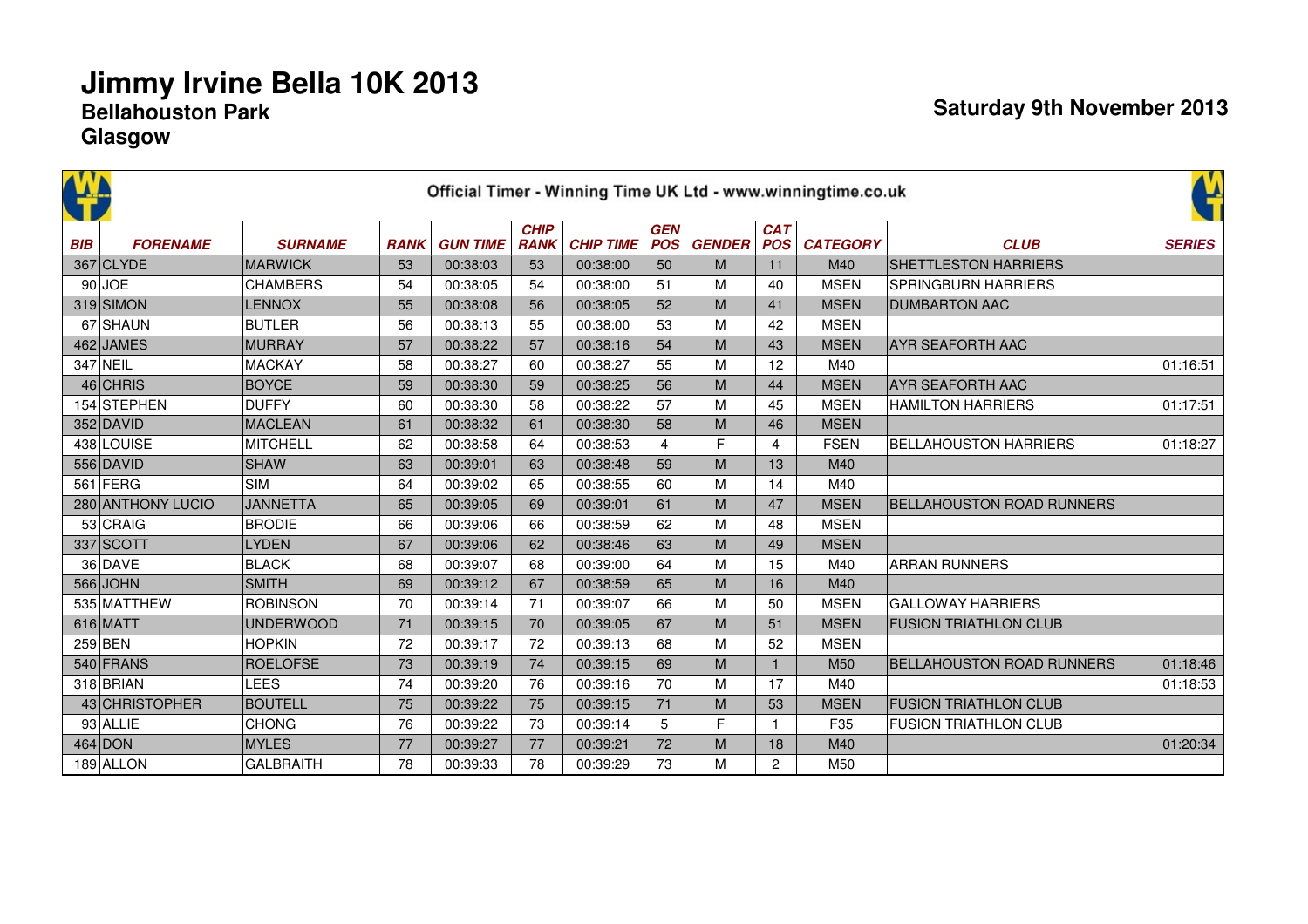|            |                 |                   |             |                 |                            |                  |                          |               |                          | Official Timer - Winning Time UK Ltd - www.winningtime.co.uk |                                   | Ľ             |
|------------|-----------------|-------------------|-------------|-----------------|----------------------------|------------------|--------------------------|---------------|--------------------------|--------------------------------------------------------------|-----------------------------------|---------------|
| <b>BIB</b> | <b>FORENAME</b> | <b>SURNAME</b>    | <b>RANK</b> | <b>GUN TIME</b> | <b>CHIP</b><br><b>RANK</b> | <b>CHIP TIME</b> | <b>GEN</b><br><b>POS</b> | <b>GENDER</b> | <b>CAT</b><br><b>POS</b> | <b>CATEGORY</b>                                              | <b>CLUB</b>                       | <b>SERIES</b> |
|            | 47 STEPHEN      | <b>KILPATRICK</b> | 79          | 00:39:36        | 79                         | 00:39:32         | 74                       | M             | 19                       | M40                                                          | <b>GARSCUBE HARRIERS</b>          |               |
|            | 446 ROBERT      | <b>MORRISON</b>   | 80          | 00:39:38        | 80                         | 00:39:32         | 75                       | M             | 20                       | M40                                                          |                                   | 01:20:07      |
|            | 413 SHONA       | <b>MCMANUS</b>    | 81          | 00:39:39        | 81                         | 00:39:35         | 76                       | M             | 54                       | <b>MSEN</b>                                                  |                                   |               |
|            | $297$ BRIAN     | <b>KELLY</b>      | 82          | 00:39:40        | 83                         | 00:39:37         | 77                       | м             | 55                       | <b>MSEN</b>                                                  |                                   |               |
|            | 384 MARTIN      | <b>MCCRORIE</b>   | 83          | 00:39:42        | 82                         | 00:39:36         | 78                       | M             | 56                       | <b>MSEN</b>                                                  | <b>AYR SEAFORTH AAC</b>           |               |
|            | 123 LINDSEY     | <b>CURRIE</b>     | 84          | 00:39:47        | 84                         | 00:39:43         | 6                        | F             | 2                        | F35                                                          | <b>DUMBARTON AAC</b>              |               |
|            | 466 CRAIG       | <b>NAPIER</b>     | 85          | 00:39:56        | 88                         | 00:39:53         | 79                       | M             | 21                       | M40                                                          | <b>GLASGOW TRIATHLON CLUB</b>     |               |
|            | 567 EWAN        | <b>SMITH</b>      | 86          | 00:39:58        | 89                         | 00:39:53         | 80                       | M             | 22                       | M40                                                          |                                   |               |
|            | $325$ DAVID     | <b>LOCKHART</b>   | 87          | 00:40:00        | 92                         | 00:39:55         | 81                       | M             | 57                       | <b>MSEN</b>                                                  | <b>BELLAHOUSTON ROAD RUNNERS</b>  |               |
|            | 49 ANDREW       | <b>BRADLEY</b>    | 88          | 00:40:01        | 93                         | 00:39:56         | 82                       | M             | 58                       | <b>MSEN</b>                                                  | <b>GARSCUBE HARRIERS</b>          |               |
|            | 546 KENNY       | <b>ROWAND</b>     | 89          | 00:40:03        | 86                         | 00:39:52         | 83                       | M             | 59                       | <b>MSEN</b>                                                  |                                   | 01:19:58      |
|            | 453 RICHARD     | <b>MURCIANO</b>   | 90          | 00:40:03        | 90                         | 00:39:54         | 84                       | M             | 60                       | <b>MSEN</b>                                                  | <b>HAMILTON HARRIERS</b>          |               |
|            | $517$ ALLAN     | <b>REID</b>       | 91          | 00:40:04        | 87                         | 00:39:52         | 85                       | M             | 61                       | <b>MSEN</b>                                                  | <b>CAMPBELTOWN RUNNING CLUB</b>   |               |
|            | 639 CHRISTOPHER | <b>WHITE</b>      | 92          | 00:40:06        | 85                         | 00:39:47         | 86                       | M             | 62                       | <b>MSEN</b>                                                  | SCOTTISH FIRE AND RESCUE SERVI    |               |
|            | 410 STUART      | <b>MCLEAN</b>     | 93          | 00:40:07        | 91                         | 00:39:54         | 87                       | M             | 23                       | M40                                                          | <b>AYR SEAFORTH AAC</b>           |               |
|            | $416$ ALAN      | <b>MCMURRAY</b>   | 94          | 00:40:17        | 94                         | 00:40:08         | 88                       | M             | 63                       | <b>MSEN</b>                                                  | <b>GLASGOW TRIATHLON CLUB</b>     |               |
|            | 262 DEREK       | <b>HOY</b>        | 95          | 00:40:26        | 95                         | 00:40:11         | 89                       | M             | 64                       | <b>MSEN</b>                                                  |                                   |               |
|            | $79$ LEE        | CAMPBELL          | 96          | 00:40:30        | 97                         | 00:40:19         | 90                       | M             | 65                       | <b>MSEN</b>                                                  | <b>GLASGOW TRIATHLON CLUB</b>     |               |
|            | $612$ PAUL      | <b>TURNBULL</b>   | 97          | 00:40:30        | 103                        | 00:40:30         | 91                       | M             | 3                        | M <sub>50</sub>                                              | <b>AYR SEAFORTH AAC</b>           |               |
|            | 267 MATTHEW     | <b>HUNTER</b>     | 98          | 00:40:32        | 100                        | 00:40:27         | 92                       | M             | 66                       | <b>MSEN</b>                                                  |                                   |               |
|            | 168 DOUGLAS     | <b>FERGUSON</b>   | 99          | 00:40:36        | 98                         | 00:40:22         | 93                       | M             | 24                       | M40                                                          | CAMPBELTOWN RUNNING CLUB          |               |
|            | 412 SCOTT       | <b>MCLEOD</b>     | 100         | 00:40:37        | 101                        | 00:40:29         | 94                       | M             | 25                       | M40                                                          | <b>JOG SCOTLAND</b>               | 01:20:28      |
|            | 245 MARTIN      | <b>HAY</b>        | 101         | 00:40:37        | 96                         | 00:40:12         | 95                       | M             | 26                       | M40                                                          |                                   |               |
|            | 205 PETER       | <b>GOODWIN</b>    | 102         | 00:40:39        | 102                        | 00:40:29         | 96                       | M             | 27                       | M40                                                          | <b>GLASGOW TRIATHLON CLUB</b>     |               |
|            | $58$ JOHN       | <b>BRYANS</b>     | 103         | 00:40:39        | 99                         | 00:40:26         | 97                       | M             | 67                       | <b>MSEN</b>                                                  | <b>GLASGOW SOUTH ROAD RUNNERS</b> |               |
|            | 648 MELISSA     | <b>WYLIE</b>      | 104         | 00:40:45        | 105                        | 00:40:41         | $\overline{7}$           | F             |                          | F45                                                          | <b>DUMBARTON AAC</b>              |               |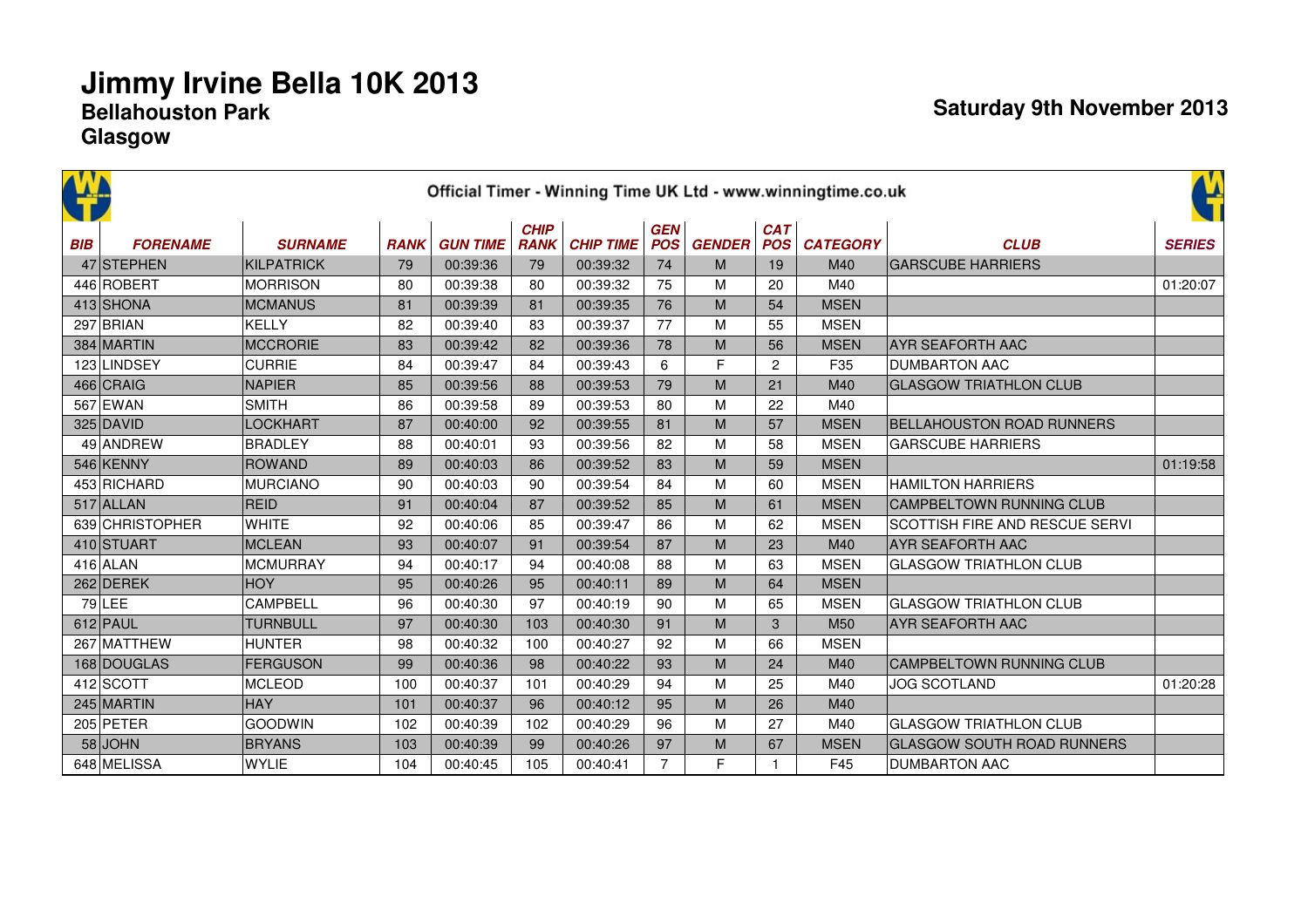|            |                 |                    |             |                 |                            |                  |                          |               |                          | Official Timer - Winning Time UK Ltd - www.winningtime.co.uk |                                  | ¥             |
|------------|-----------------|--------------------|-------------|-----------------|----------------------------|------------------|--------------------------|---------------|--------------------------|--------------------------------------------------------------|----------------------------------|---------------|
| <b>BIB</b> | <b>FORENAME</b> | <b>SURNAME</b>     | <b>RANK</b> | <b>GUN TIME</b> | <b>CHIP</b><br><b>RANK</b> | <b>CHIP TIME</b> | <b>GEN</b><br><b>POS</b> | <b>GENDER</b> | <b>CAT</b><br><b>POS</b> | <b>CATEGORY</b>                                              | <b>CLUB</b>                      | <b>SERIES</b> |
|            | 334 WALTER      | <b>LUBEIGT</b>     | 105         | 00:40:45        | 104                        | 00:40:36         | 98                       | M             | 68                       | <b>MSEN</b>                                                  |                                  |               |
|            | 30 CHRIS        | BELL               | 106         | 00:40:48        | 109                        | 00:40:43         | 99                       | м             | 69                       | <b>MSEN</b>                                                  | BELLAHOUSTON ROAD RUNNERS        | 01:21:36      |
|            | 32 ADRIAN       | <b>BICKERSTAFF</b> | 107         | 00:40:49        | 106                        | 00:40:41         | 100                      | M             | 70                       | <b>MSEN</b>                                                  |                                  | 01:22:20      |
|            | $23$ PAUL       | <b>BEATON</b>      | 108         | 00:40:51        | 110                        | 00:40:43         | 101                      | M             | 71                       | <b>MSEN</b>                                                  |                                  |               |
|            | $479$ PAUL      | <b>O'HARE</b>      | 109         | 00:40:51        | 107                        | 00:40:41         | 102                      | M             | 72                       | <b>MSEN</b>                                                  |                                  |               |
|            | 294 CHARLENE    | <b>KELLY</b>       | 110         | 00:40:52        | 111                        | 00:40:49         | 8                        | F             | 5                        | <b>FSEN</b>                                                  | <b>DUMBARTON AAC</b>             |               |
|            | 391 ANTHONY     | <b>MCGALE</b>      | 111         | 0:40:57         | 108                        | 0:40:42          | 103                      | M             | 28                       | M40                                                          | <b>SPRINGBURN HARRIERS</b>       |               |
|            | 81 MICHAEL      | CAREY              | 112         | 0:41:06         | 112                        | 0:40:55          | 104                      | M             | 73                       | <b>MSEN</b>                                                  | <b>EDINBURGH TRIATHLETES</b>     |               |
|            | 481 ALISDAIR    | <b>OMAY</b>        | 113         | 0:41:17         | 113                        | 0:41:03          | 105                      | M             | 29                       | M40                                                          | CAMPBELTOWN RUNNING CLUB         |               |
|            | 526 DEREK       | <b>RIGMAND</b>     | 114         | 0:41:18         | 116                        | 0:41:14          | 106                      | M             | 30                       | M40                                                          | <b>BELLAHOUSTON ROAD RUNNERS</b> | 01:21:22      |
|            | $97$ BILLY      | <b>CLARK</b>       | 115         | 0:41:22         | 115                        | 0:41:11          | 107                      | M             | $\overline{4}$           | M <sub>50</sub>                                              | <b>GIFFNOCK NORTH</b>            |               |
|            | 396 NICK        | <b>MCGLONE</b>     | 116         | 0:41:25         | 114                        | 0:41:04          | 108                      | M             | 74                       | <b>MSEN</b>                                                  |                                  |               |
|            | $124$ MARK      | <b>DALY</b>        | 117         | 0:41:26         | 117                        | 0:41:14          | 109                      | M             | 75                       | <b>MSEN</b>                                                  |                                  |               |
|            | $215$ NICK      | <b>GREEN</b>       | 118         | 0:41:29         | 118                        | 0:41:19          | 110                      | M             | 31                       | M40                                                          | <b>GLASGOW TRIATHLON CLUB</b>    |               |
|            | $131$ ALAN      | <b>DICK</b>        | 119         | 0:41:33         | 120                        | 0:41:25          | $111$                    | M             | 32                       | M40                                                          | <b>CLYDESDALE HARRIERS</b>       |               |
|            | 16 NORMAN       | <b>BAILLIE</b>     | 120         | 0:41:33         | 119                        | 0:41:24          | 112                      | M             | $\mathbf{1}$             | M60                                                          | <b>GARSCUBE HARRIERS</b>         |               |
|            | 86 ANGELA       | <b>CARSON</b>      | 121         | 0:41:36         | 124                        | 0:41:30          | 9                        | F             | $\overline{2}$           | F45                                                          | <b>BELLAHOUSTON HARRIERS</b>     |               |
|            | 537 ANTHONY     | <b>RODDEN</b>      | 122         | 0:41:36         | 121                        | 0:41:27          | 113                      | M             | 76                       | <b>MSEN</b>                                                  | <b>KILMARNOCK HARRIERS</b>       |               |
|            | 209 STUART      | <b>GRAHAM</b>      | 123         | 0:41:41         | 122                        | 0:41:29          | 114                      | M             | 33                       | M40                                                          |                                  |               |
|            | 9RICHARD        | <b>ALLWOOD</b>     | 124         | 0:41:44         | 125                        | 0:41:32          | 115                      | M             | 34                       | M40                                                          | <b>NW RUNNERS</b>                |               |
|            | 510 THOMAS      | <b>PURDIE</b>      | 125         | 0:41:45         | 123                        | 0:41:29          | 116                      | M             | 77                       | <b>MSEN</b>                                                  |                                  |               |
|            | 363 CHARLES     | <b>MARTIN</b>      | 126         | 0:41:45         | 127                        | 0:41:37          | 117                      | M             | 5                        | M50                                                          | AYRODYNAMIC TRIATHLON CLUB       |               |
|            | 98 CRAIG        | <b>CLARKE</b>      | 127         | 0:41:46         | 126                        | 0:41:34          | 118                      | M             | 35                       | M40                                                          | <b>NW RUNNERS</b>                |               |
|            | 302 PETER       | <b>KENNEDY</b>     | 128         | 0:41:54         | 128                        | 0:41:45          | 119                      | M             | 36                       | M40                                                          |                                  |               |
|            | 465 NEIL        | <b>NAIRN</b>       | 129         | 0:41:55         | 130                        | 0:41:47          | 120                      | M             | 37                       | M40                                                          | <b>BELLAHOUSTON HARRIERS</b>     |               |
|            | 455 DAVID       | <b>MURPHY</b>      | 130         | 0:42:01         | 131                        | 0:41:50          | 121                      | M             | 38                       | M40                                                          | SHETTLESTON HARRIERS             |               |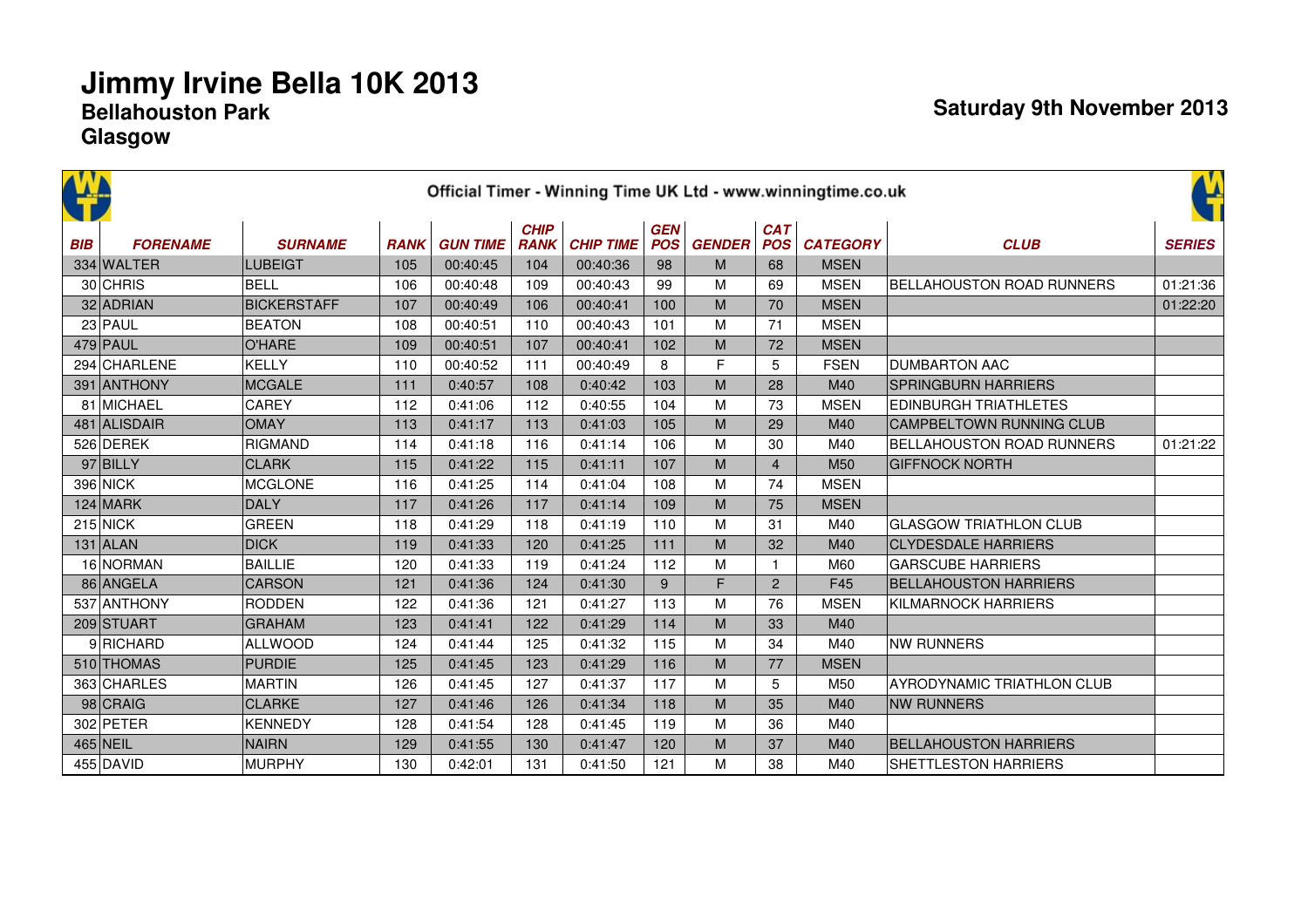|            |                 |                   |             |                 | <b>CHIP</b> |                  | <b>GEN</b> |               | <b>CAT</b>     | Official Timer - Winning Time UK Ltd - www.winningtime.co.uk |                                   | Ľ             |
|------------|-----------------|-------------------|-------------|-----------------|-------------|------------------|------------|---------------|----------------|--------------------------------------------------------------|-----------------------------------|---------------|
| <b>BIB</b> | <b>FORENAME</b> | <b>SURNAME</b>    | <b>RANK</b> | <b>GUN TIME</b> | <b>RANK</b> | <b>CHIP TIME</b> | <b>POS</b> | <b>GENDER</b> | <b>POS</b>     | <b>CATEGORY</b>                                              | <b>CLUB</b>                       | <b>SERIES</b> |
|            | 223 NORMAN      | <b>GROVES</b>     | 131         | 0:42:01         | 132         | 0:41:50          | 122        | M             | 6              | M <sub>50</sub>                                              |                                   |               |
|            | 239 NATALIE     | <b>HARAN</b>      | 132         | 0:42:06         | 133         | 0:41:50          | 10         | F             | 6              | <b>FSEN</b>                                                  | <b>MARYHILL HARRIERS</b>          |               |
|            | 587 ANDREW      | <b>SUTHERLAND</b> | 133         | 0:42:09         | 134         | 0:41:52          | 123        | M             | 39             | M40                                                          | <b>MARYHILL HARRIERS</b>          |               |
|            | 19 ROBERT       | <b>BARTLEY</b>    | 134         | 0:42:10         | 135         | 0:41:59          | 124        | M             | 78             | <b>MSEN</b>                                                  | KIRKINTILLOCH OLYMPIANS           |               |
|            | $511$ KEVIN     | <b>QUEENAN</b>    | 135         | 0:42:12         | 129         | 0:41:46          | 125        | M             | 40             | M40                                                          | <b>BELLAHOUSTON ROAD RUNNERS</b>  |               |
|            | 366 JENNIFER    | <b>MARTIN</b>     | 136         | 0:42:12         | 136         | 0:41:59          | 11         | F             | $\overline{7}$ | <b>FSEN</b>                                                  | CAMPBELTOWN RUNNING CLUB          |               |
|            | $369$ KATIE     | <b>MATHIESON</b>  | 137         | 0:42:15         | 139         | 0:42:09          | 12         | F             | 3              | F35                                                          | <b>BELLAHOUSTON ROAD RUNNERS</b>  |               |
|            | 204 KATHERINE   | <b>GOLDING</b>    | 138         | 0:42:16         | 137         | 0:42:02          | 13         | F             | 8              | <b>FSEN</b>                                                  | <b>HUNTERS BOG TROTTERS</b>       |               |
|            | 544 LOUISE      | <b>ROSS</b>       | 139         | 0:42:17         | 140         | 0:42:11          | 14         | F             | $\overline{4}$ | F35                                                          | <b>BELLAHOUSTON ROAD RUNNERS</b>  |               |
|            | 91 FREDERIC     | <b>CHARRE</b>     | 140         | 0:42:20         | 141         | 0:42:12          | 126        | M             | 79             | <b>MSEN</b>                                                  |                                   |               |
|            | $147$ COLIN     | <b>DOUGLAS</b>    | 141         | 0:42:22         | 142         | 0:42:12          | 127        | M             | 41             | M40                                                          | <b>HELENSBURGH AAC</b>            |               |
|            | 635 MARY        | <b>WESTERN</b>    | 142         | 0:42:25         | 143         | 0:42:17          | 15         | F             | 3              | F45                                                          | <b>CARNEGIE HARRIERS</b>          |               |
|            | 332 GREGOR      | <b>LOVE</b>       | 143         | 0:42:31         | 144         | 0:42:17          | 128        | M             | 42             | M40                                                          | <b>GLASGOW TRIATHLON CLUB</b>     |               |
|            | $42$ SEAN       | <b>BOTHA</b>      | 144         | 0:42:34         | 145         | 0:42:24          | 129        | M             | 80             | <b>MSEN</b>                                                  |                                   |               |
|            | $148$ ELSIE     | <b>DOWNHAM</b>    | 145         | 0:42:35         | 148         | 0:42:26          | 16         | F             | 9              | <b>FSEN</b>                                                  | <b>BELLAHOUSTON ROAD RUNNERS</b>  |               |
|            | 248 NEIL        | <b>HENDERSON</b>  | 146         | 0:42:37         | 153         | 0:42:37          | 130        | M             | 43             | M40                                                          |                                   |               |
|            | $183$ JOHN      | <b>FREER</b>      | 147         | 0:42:38         | 149         | 0:42:31          | 131        | M             | $\overline{7}$ | M50                                                          |                                   |               |
|            | $276$ MATT      | <b>JACKSON</b>    | 148         | 0:42:41         | 146         | 0:42:24          | 132        | M             | 81             | <b>MSEN</b>                                                  | <b>SPRINGBURN HARRIERS</b>        |               |
|            | 320 EUAN        | <b>LESLIE</b>     | 149         | 0:42:43         | 147         | 0:42:25          | 133        | M             | 82             | <b>MSEN</b>                                                  | <b>GREENOCK GLENPARK HARRIERS</b> |               |
|            | 622 STEPHEN     | <b>WALKER</b>     | 150         | 0:42:44         | 138         | 0:42:08          | 134        | M             | 83             | <b>MSEN</b>                                                  | <b>TEAM WALKER</b>                |               |
|            | 433 BOBBY       | <b>MILLER</b>     | 151         | 0:42:44         | 155         | 0:42:38          | 135        | M             | 8              | M <sub>50</sub>                                              | <b>MONKTON MILERS</b>             |               |
|            | 114 LOUISE      | <b>COUPER</b>     | 152         | 0:42:45         | 150         | 0:42:31          | 17         | F             | 5              | F35                                                          |                                   |               |
|            | 606 CRAIG       | <b>TORGERSEN</b>  | 153         | 0:42:50         | 154         | 0:42:37          | 136        | M             | 84             | <b>MSEN</b>                                                  |                                   |               |
|            | 595 JAMIE       | <b>TAIT</b>       | 154         | 0:42:52         | 157         | 0:42:47          | 137        | M             | 85             | <b>MSEN</b>                                                  |                                   |               |
|            | $39$ DAVID      | <b>BOAG</b>       | 155         | 0:42:54         | 152         | 0:42:33          | 138        | M             | 44             | M40                                                          | <b>BELLAHOUSTON ROAD RUNNERS</b>  |               |
|            | $478$ IAIN      | O'DONNELL         | 156         | 0:42:57         | 151         | 0:42:31          | 139        | M             | 86             | <b>MSEN</b>                                                  | <b>BELLAHOUSTON ROAD RUNNERS</b>  |               |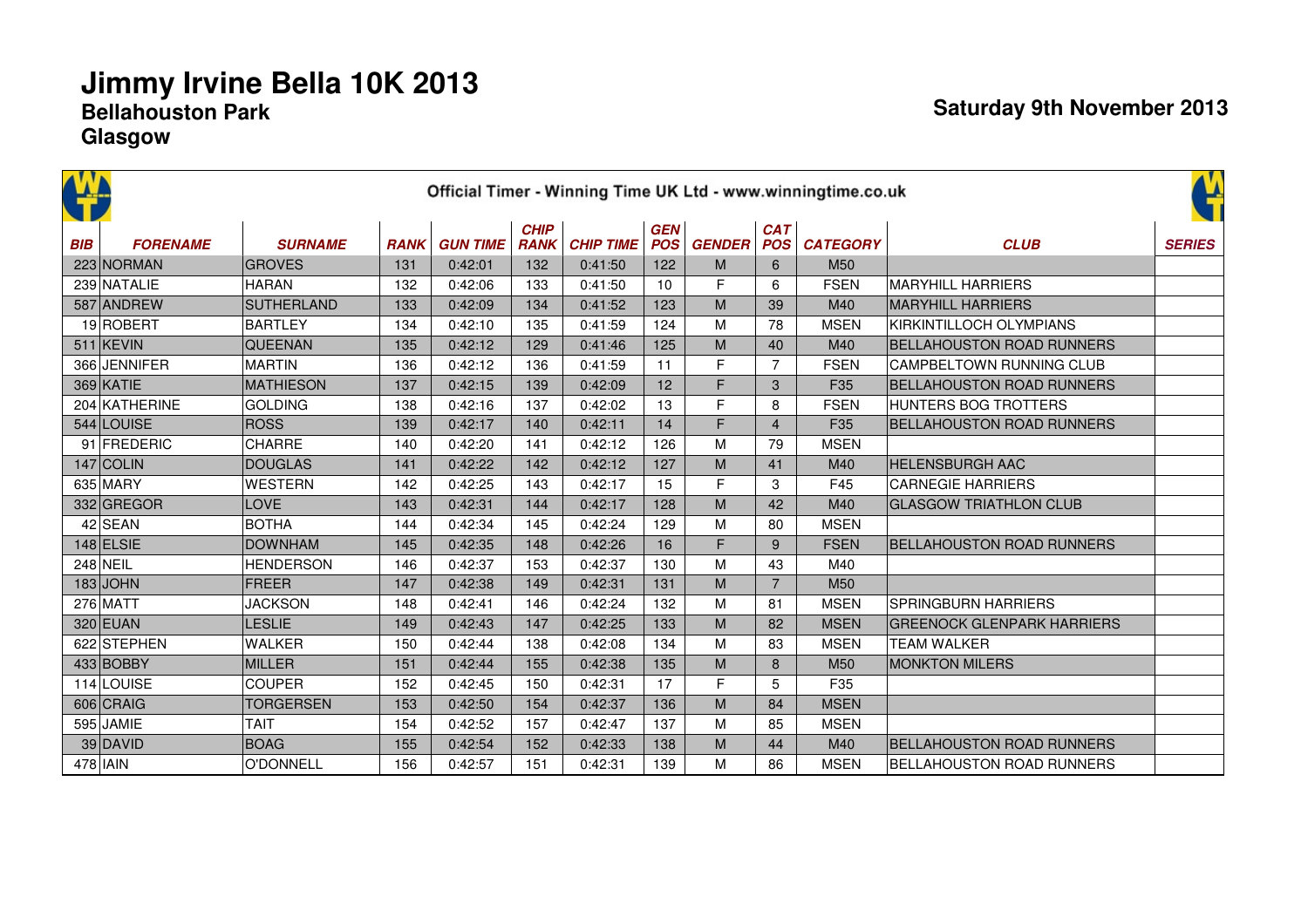|            |                 |                     |             |                 |                            |                  |                          |               |                          | Official Timer - Winning Time UK Ltd - www.winningtime.co.uk |                                   | ¥             |
|------------|-----------------|---------------------|-------------|-----------------|----------------------------|------------------|--------------------------|---------------|--------------------------|--------------------------------------------------------------|-----------------------------------|---------------|
| <b>BIB</b> | <b>FORENAME</b> | <b>SURNAME</b>      | <b>RANK</b> | <b>GUN TIME</b> | <b>CHIP</b><br><b>RANK</b> | <b>CHIP TIME</b> | <b>GEN</b><br><b>POS</b> | <b>GENDER</b> | <b>CAT</b><br><b>POS</b> | <b>CATEGORY</b>                                              | <b>CLUB</b>                       | <b>SERIES</b> |
|            | 461 DARREN      | <b>MURRAY</b>       | 157         | 0:42:58         | 158                        | 0:42:50          | 140                      | M             | 45                       | M40                                                          | <b>BELLAHOUSTON HARRIERS</b>      |               |
|            | 5UMAR           | ALI                 | 158         | 0:43:02         | 160                        | 0:42:52          | 141                      | M             | 87                       | <b>MSEN</b>                                                  | NIKE + RUN CLUB GLASGOW           |               |
|            | 371 MICHAEL     | <b>MAXTON</b>       | 159         | 0:43:02         | 156                        | 0:42:42          | 142                      | M             | 88                       | <b>MSEN</b>                                                  | <b>HAMILTON HARRIERS</b>          |               |
|            | $270$ EWAN      | <b>IMRIE</b>        | 160         | 0:43:07         | 162                        | 0:42:57          | 143                      | M             | 46                       | M40                                                          |                                   |               |
|            | $373$ ROBIN     | <b>MCAUSLAN</b>     | 161         | 0:43:11         | 161                        | 0:42:55          | 144                      | M             | 9                        | M <sub>50</sub>                                              | <b>GREENOCK GLENPARK HARRIERS</b> |               |
|            | 378 DEREK       | <b>MCCALLUM</b>     | 162         | 0:43:13         | 166                        | 0:43:06          | 145                      | M             | 89                       | <b>MSEN</b>                                                  |                                   |               |
|            | 652 CHRIS       | <b>YOUNG</b>        | 163         | 0:43:14         | 165                        | 0:43:05          | 146                      | M             | 90                       | <b>MSEN</b>                                                  | <b>GLASGOW FRONTRUNNERS</b>       |               |
|            | 579 DEWAR       | <b>STEWART</b>      | 164         | 0:43:24         | 167                        | 0:43:15          | 147                      | м             | 10                       | M50                                                          | <b>CLYDESDALE HARRIERS</b>        | 01:27:33      |
|            | 357 SUSAN       | <b>MACRITCHIE</b>   | 165         | 0:43:25         | 164                        | 0:43:01          | 18                       | F             | 10                       | <b>FSEN</b>                                                  | <b>BELLAHOUSTON HARRIERS</b>      |               |
|            | 427 HENRY       | <b>MERRIWEATHER</b> | 166         | 0:43:25         | 163                        | 0:42:58          | 148                      | M             | 47                       | M40                                                          | <b>BELLAHOUSTON ROAD RUNNERS</b>  |               |
|            | $173$ ALLAN     | <b>FLEMING</b>      | 167         | 0:43:28         | 159                        | 0:42:50          | 149                      | M             | 48                       | M40                                                          |                                   |               |
|            | 208 TERENCE     | <b>GRADY</b>        | 168         | 0:43:30         | 168                        | 0:43:15          | 150                      | M             | 11                       | M50                                                          | <b>HAMILTON HARRIERS</b>          |               |
|            | $69$ PAUL       | <b>CACKETTE</b>     | 169         | 0:43:34         | 169                        | 0:43:17          | 151                      | M             | 12                       | M <sub>50</sub>                                              |                                   |               |
|            | 257 STEVEN      | <b>HONEYMAN</b>     | 170         | 0:43:40         | 172                        | 0:43:32          | 152                      | M             | 91                       | <b>MSEN</b>                                                  | <b>CARNEGIE HARRIERS</b>          |               |
|            | $134$ DAVID     | <b>DICKSON</b>      | 171         | 0:43:43         | 176                        | 0:43:38          | 153                      | M             | $\overline{2}$           | <b>M60</b>                                                   |                                   |               |
|            | $604$ MARK      | <b>TOLLAND</b>      | 172         | 0:43:45         | 173                        | 0:43:32          | 154                      | M             | 92                       | <b>MSEN</b>                                                  |                                   | 01:29:02      |
|            | 21 REBECCA      | <b>BEALE</b>        | 173         | 0:43:49         | 178                        | 0:43:40          | 19                       | F             | 6                        | F <sub>35</sub>                                              | <b>HELENSBURGH AAC</b>            |               |
|            | 196 PATRICK     | <b>GIBBONS</b>      | 174         | 0:43:50         | 175                        | 0:43:37          | 155                      | M             | 93                       | <b>MSEN</b>                                                  | <b>GLASGOW SOUTH ROAD RUNNERS</b> |               |
|            | $601$   IAIN    | <b>TODD</b>         | 175         | 0:43:52         | 170                        | 0:43:28          | 156                      | M             | 94                       | <b>MSEN</b>                                                  |                                   |               |
|            | $212$ BRIAN     | <b>GRANT</b>        | 176         | 0:43:57         | 181                        | 0:43:48          | 157                      | M             | 95                       | <b>MSEN</b>                                                  |                                   |               |
|            | 175 DENISE      | <b>FORBES</b>       | 177         | 0:43:57         | 177                        | 0:43:38          | 20                       | F             | $\overline{4}$           | F45                                                          |                                   | 01:28:07      |
|            | $227$ ALAN      | <b>HAIR</b>         | 178         | 0:43:59         | 179                        | 0:43:43          | 158                      | M             | 49                       | M40                                                          |                                   | 01:29:00      |
|            | $54$ CRAIG      | <b>BROWN</b>        | 179         | 0:44:01         | 171                        | 0:43:28          | 159                      | M             | 50                       | M40                                                          | <b>GARSCUBE HARRIERS</b>          | 01:26:34      |
|            | 374 ELIZABETH   | <b>MCAUSLAN</b>     | 180         | 0:44:01         | 180                        | 0:43:46          | 21                       | F             | 5                        | F45                                                          | <b>GREENOCK GLENPARK HARRIERS</b> |               |
|            | $57$ EMMA       | <b>BRUNJES</b>      | 181         | 0:44:02         | 174                        | 0:43:32          | 22                       | F             | 11                       | <b>FSEN</b>                                                  |                                   |               |
|            | $118$   IAIN    | CRAWFORD            | 182         | 0:44:08         | 187                        | 0:43:58          | 160                      | M             | 51                       | M40                                                          |                                   |               |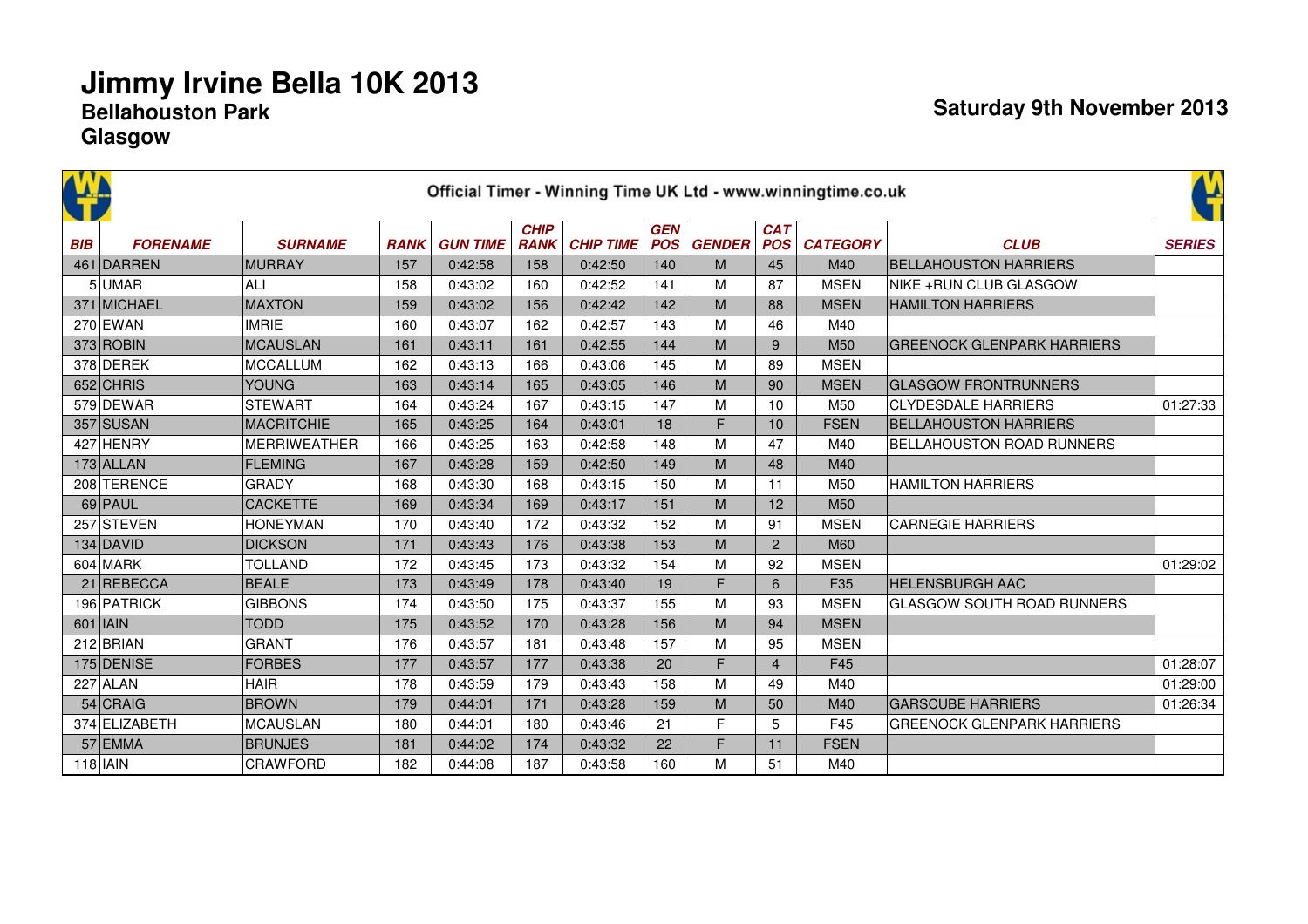|            |                 |                    |             |                 |                            |                  |                          |               |                          | Official Timer - Winning Time UK Ltd - www.winningtime.co.uk |                                   | 앀             |
|------------|-----------------|--------------------|-------------|-----------------|----------------------------|------------------|--------------------------|---------------|--------------------------|--------------------------------------------------------------|-----------------------------------|---------------|
| <b>BIB</b> | <b>FORENAME</b> | <b>SURNAME</b>     | <b>RANK</b> | <b>GUN TIME</b> | <b>CHIP</b><br><b>RANK</b> | <b>CHIP TIME</b> | <b>GEN</b><br><b>POS</b> | <b>GENDER</b> | <b>CAT</b><br><b>POS</b> | <b>CATEGORY</b>                                              | <b>CLUB</b>                       | <b>SERIES</b> |
|            | 322 GAVIN       | <b>LIDDLE</b>      | 183         | 0:44:10         | 192                        | 0:44:04          | 161                      | M             | 52                       | M40                                                          |                                   | 01:28:45      |
|            | 392 MARTIN      | MCGARVEY           | 184         | 0:44:11         | 183                        | 0:43:53          | 162                      | M             | 96                       | <b>MSEN</b>                                                  |                                   |               |
|            | $415$ TOM       | <b>MCMILLAN</b>    | 185         | 0:44:12         | 190                        | 0:44:02          | 163                      | M             | 3                        | M60                                                          | <b>BELLAHOUSTON ROAD RUNNERS</b>  |               |
|            | 33 ROS          | <b>BICKERSTAFF</b> | 186         | 0:44:14         | 184                        | 0:43:54          | 164                      | M             | 13                       | M50                                                          | <b>HAMILTON HARRIERS</b>          |               |
|            | 509 ANDREW      | PULFORD            | 187         | 0:44:14         | 182                        | 0:43:50          | 165                      | M             | 97                       | <b>MSEN</b>                                                  | <b>BELLAHOUSTON ROAD RUNNERS</b>  | 01:28:16      |
|            | 92 KWAN         | <b>CHEUNG</b>      | 188         | 0:44:16         | 191                        | 0:44:03          | 166                      | M             | 53                       | M40                                                          |                                   |               |
|            | 560 LAURA       | SHERRY             | 189         | 0:44:17         | 185                        | 0:43:55          | 23                       | F             | 12                       | <b>FSEN</b>                                                  |                                   |               |
|            | 636 ANTHONY     | <b>WESTERN</b>     | 190         | 0:44:21         | 196                        | 0:44:14          | 167                      | M             | 98                       | <b>MSEN</b>                                                  | <b>CARNEGIE HARRIERS</b>          |               |
|            | 327 CHRISTOPHER | LOGUE              | 191         | 0:44:23         | 189                        | 0:44:01          | 168                      | M             | 99                       | <b>MSEN</b>                                                  | <b>BELLAHOUSTON ROAD RUNNERS</b>  |               |
|            | 471 KARL        | <b>NICHOLLS</b>    | 192         | 0:44:26         | 188                        | 0:43:58          | 169                      | M             | 100                      | <b>MSEN</b>                                                  |                                   |               |
|            | $102$ PAUL      | <b>CLEER</b>       | 193         | 0:44:27         | 199                        | 0:44:17          | 170                      | M             | 14                       | M <sub>50</sub>                                              | <b>GALLOWAY HARRIERS</b>          |               |
|            | 159 JENNIFER    | DURU               | 194         | 0:44:28         | 198                        | 0:44:16          | 24                       | $\mathsf{F}$  | 13                       | <b>FSEN</b>                                                  |                                   |               |
|            | $426$ ADAM      | MENTEL             | 195         | 0:44:29         | 186                        | 0:43:57          | 171                      | M             | 101                      | <b>MSEN</b>                                                  |                                   |               |
|            | $122$ JOHN      | <b>CUNNINGHAM</b>  | 196         | 0:44:31         | 201                        | 0:44:21          | 172                      | M             | 54                       | M40                                                          | <b>BELLAHOUSTON HARRIERS</b>      |               |
|            | 469 SARAH       | NEILSON            | 197         | 0:44:32         | 202                        | 0:44:21          | 25                       | F             | 14                       | <b>FSEN</b>                                                  |                                   |               |
|            | 265 BRIAN       | HUGHES             | 198         | 0:44:32         | 200                        | 0:44:20          | 173                      | M             | 15                       | M50                                                          |                                   |               |
|            | $284$ LEE       | <b>JENKINS</b>     | 199         | 0:44:32         | 194                        | 0:44:09          | 174                      | M             | 55                       | M40                                                          |                                   |               |
|            | 476 RICHARD     | O BRIEN            | 200         | 0:44:34         | 195                        | 0:44:13          | 175                      | M             | 102                      | <b>MSEN</b>                                                  |                                   |               |
|            | 388 KENNY       | MCDONALD           | 201         | 0:44:38         | 197                        | 0:44:15          | 176                      | M             | 56                       | M40                                                          | <b>BELLAHOUSTON ROAD RUNNERS</b>  |               |
|            | 76 COLIN        | <b>CAMPBELL</b>    | 202         | 0:44:42         | 193                        | 0:44:08          | 177                      | M             | 57                       | M40                                                          |                                   |               |
|            | $264$ TONY      | <b>HUGHES</b>      | 203         | 0:44:43         | 206                        | 0:44:34          | 178                      | M             | 16                       | M50                                                          |                                   | 01:29:37      |
|            | 84 DAVID        | <b>CARRUTHERS</b>  | 204         | 0:44:45         | 204                        | 0:44:30          | 179                      | M             | 58                       | M40                                                          | <b>GREENOCK GLENPARK HARRIERS</b> |               |
|            | 493 LORRAINE    | PATERSON           | 205         | 0:44:47         | 203                        | 0:44:25          | 26                       | F             | 6                        | F45                                                          |                                   |               |
|            | 463 CHRISTOPHER | MUTCH              | 206         | 0:44:56         | 208                        | 0:44:45          | 180                      | M             | 103                      | <b>MSEN</b>                                                  |                                   | 01:28:29      |
|            | 390 MARK        | MCFARLANE          | 207         | 0:44:58         | 207                        | 0:44:34          | 181                      | M             | 59                       | M40                                                          |                                   |               |
|            | 127 WILLIAM     | <b>DAVIES</b>      | 208         | 0:45:08         | 213                        | 0:44:59          | 182                      | M             | 60                       | M40                                                          |                                   |               |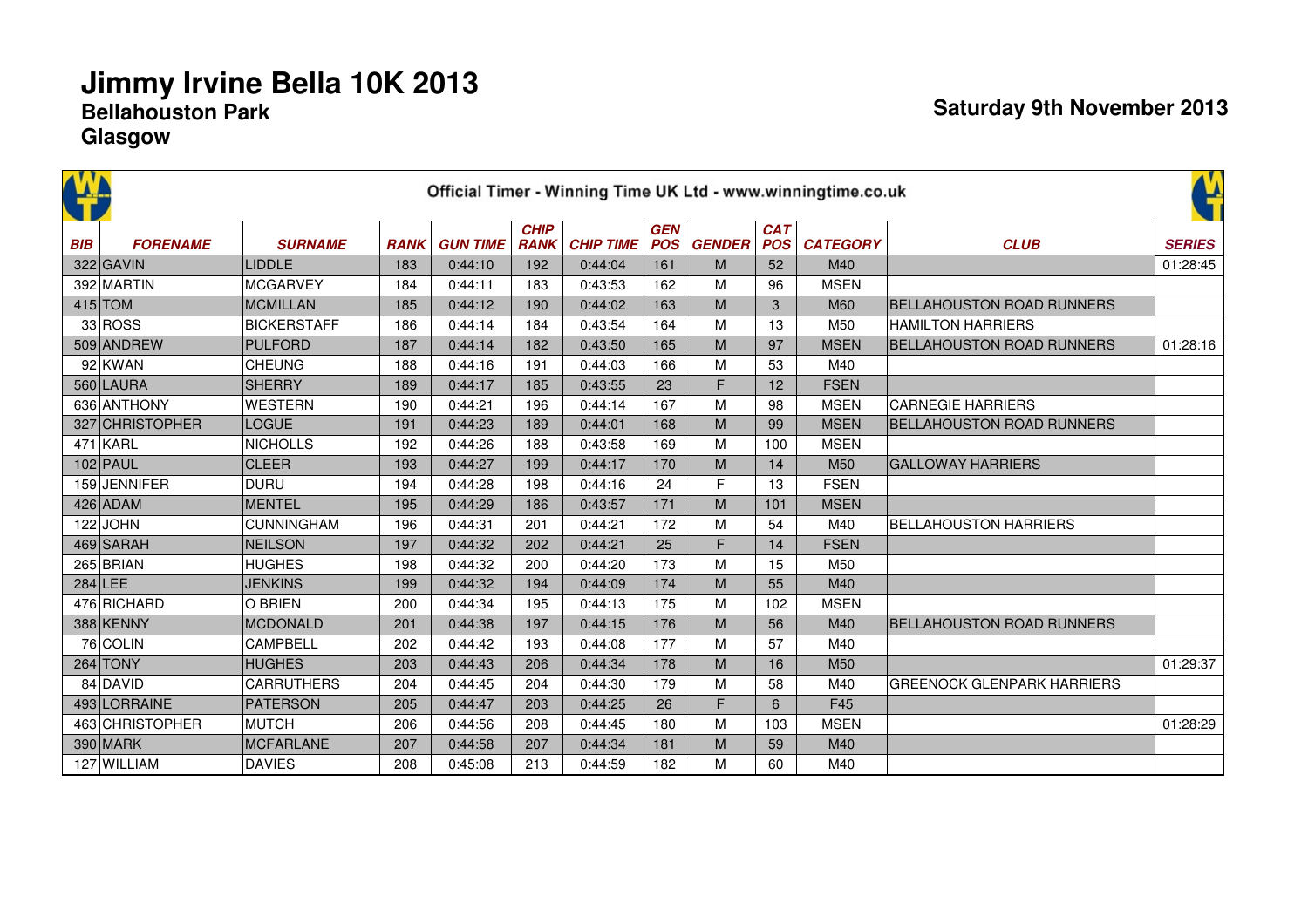|            |                 |                  |             |                 |                            |                  |                          |               |                          | Official Timer - Winning Time UK Ltd - www.winningtime.co.uk |                                  | 앀             |
|------------|-----------------|------------------|-------------|-----------------|----------------------------|------------------|--------------------------|---------------|--------------------------|--------------------------------------------------------------|----------------------------------|---------------|
| <b>BIB</b> | <b>FORENAME</b> | <b>SURNAME</b>   | <b>RANK</b> | <b>GUN TIME</b> | <b>CHIP</b><br><b>RANK</b> | <b>CHIP TIME</b> | <b>GEN</b><br><b>POS</b> | <b>GENDER</b> | <b>CAT</b><br><b>POS</b> | <b>CATEGORY</b>                                              | <b>CLUB</b>                      | <b>SERIES</b> |
|            | $11$  JAN       | <b>ANSCOMBE</b>  | 209         | 0:45:09         | 214                        | 0:45:01          | 183                      | M             | 104                      | <b>MSEN</b>                                                  | <b>BELLAHOUSTON HARRIERS</b>     | 01:29:05      |
|            | 261 MARK        | <b>HOWITT</b>    | 210         | 0:45:10         | 209                        | 0:44:46          | 184                      | M             | 61                       | M40                                                          |                                  |               |
|            | 572 DEREK       | SOMMERVILLE      | 211         | 0:45:10         | 212                        | 0:44:57          | 185                      | M             | 17                       | M <sub>50</sub>                                              | <b>GLASGOW TRIATHLON CLUB</b>    |               |
|            | 503 MARK        | <b>PETTIGREW</b> | 212         | 0:45:12         | 215                        | 0:45:01          | 186                      | M             | 62                       | M40                                                          |                                  |               |
|            | 304 DOUGLAS     | <b>KERR</b>      | 213         | 0:45:13         | 205                        | 0:44:33          | 187                      | M             | 63                       | M40                                                          |                                  |               |
|            | $105$ KEVIN     | CONNAUGHTON      | 214         | 0:45:14         | 210                        | 0:44:50          | 188                      | M             | 18                       | M50                                                          |                                  |               |
|            | 137 TERENCE     | <b>DOLAN</b>     | 215         | 0:45:16         | 218                        | 0:45:12          | 189                      | M             | $\overline{4}$           | <b>M60</b>                                                   |                                  |               |
|            | $649$ KEVIN     | <b>WYPER</b>     | 216         | 0:45:27         | 211                        | 0:44:51          | 190                      | M             | 105                      | <b>MSEN</b>                                                  |                                  | 01:32:37      |
|            | 581 HILARY      | <b>STOCKS</b>    | 217         | 0:45:29         | 221                        | 0:45:19          | 27                       | F             | $\overline{7}$           | F35                                                          | <b>LINLITHGOW AAC</b>            |               |
|            | 190 ROBERT      | <b>GALLACHER</b> | 218         | 0:45:36         | 216                        | 0:45:06          | 191                      | M             | 106                      | <b>MSEN</b>                                                  |                                  |               |
|            | 387 JULIA       | <b>MCDONALD</b>  | 219         | 0:45:36         | 219                        | 0:45:15          | 28                       | F             | 15                       | <b>FSEN</b>                                                  | <b>BELLAHOUSTON ROAD RUNNERS</b> |               |
|            | 217 KRISTINA    | <b>GREIG</b>     | 220         | 0:45:42         | 227                        | 0:45:36          | 29                       | F             | 16                       | <b>FSEN</b>                                                  | <b>BELLAHOUSTON HARRIERS</b>     |               |
|            | $437$ COLIN     | <b>MITCHELL</b>  | 221         | 0:45:43         | 217                        | 0:45:08          | 192                      | M             | 64                       | M40                                                          |                                  |               |
|            | $321$ RAN       | LI.              | 222         | 0:45:47         | 230                        | 0:45:38          | 193                      | M             | 107                      | <b>MSEN</b>                                                  |                                  |               |
|            | 417 GRAEME      | <b>MCNAY</b>     | 223         | 0:45:48         | 220                        | 0:45:17          | 194                      | M             | 108                      | <b>MSEN</b>                                                  |                                  |               |
|            | 613 SUSAN       | <b>TURNER</b>    | 224         | 0:45:51         | 226                        | 0:45:35          | 30                       | F             | $\overline{7}$           | F45                                                          |                                  |               |
|            | $592$ JEFF      | <b>SWEENEY</b>   | 225         | 0:45:52         | 228                        | 0:45:36          | 195                      | M             | 65                       | M40                                                          | <b>STRATHEARN HARRIERS</b>       |               |
|            | 1 ELIZABETH     | <b>ADAMS</b>     | 226         | 0:45:53         | 224                        | 0:45:32          | 31                       | F             | 17                       | <b>FSEN</b>                                                  | <b>GLASGOW TRIATHLON CLUB</b>    |               |
|            | 353 JEMMA       | <b>MACLELLAN</b> | 227         | 0:45:55         | 223                        | 0:45:24          | 32                       | F             | 18                       | <b>FSEN</b>                                                  |                                  |               |
|            | 232 ELTON       | <b>HALL</b>      | 228         | 0:45:58         | 229                        | 0:45:36          | 196                      | M             | 66                       | M40                                                          | <b>GLASGOW TRIATHLON CLUB</b>    |               |
|            | 523 DEREK       | <b>RICHARDS</b>  | 229         | 0:45:58         | 222                        | 0:45:23          | 197                      | M             | 109                      | <b>MSEN</b>                                                  |                                  |               |
|            | 316 BRIAN       | <b>LAPPIN</b>    | 230         | 0:46:01         | 231                        | 0:45:41          | 198                      | M             | 67                       | M40                                                          |                                  |               |
| $343$ JIM  |                 | <b>MACGREGOR</b> | 231         | 0:46:02         | 232                        | 0:45:42          | 199                      | M             | 5                        | M60                                                          | <b>MORAY ROAD RUNNERS</b>        | 01:31:19      |
|            | 584 ASHLEIGH    | <b>SULLIVAN</b>  | 232         | 0:46:04         | 225                        | 0:45:34          | 33                       | F             | 19                       | <b>FSEN</b>                                                  |                                  |               |
|            | 474 CATRIONA    | <b>NISBET</b>    | 233         | 0:46:12         | 236                        | 0:45:56          | 34                       | F             | 20                       | <b>FSEN</b>                                                  | <b>MARYHILL HARRIERS</b>         |               |
|            | $64$ GARY       | <b>BURNS</b>     | 234         | 0:46:14         | 235                        | 0:45:48          | 200                      | M             | 68                       | M40                                                          |                                  |               |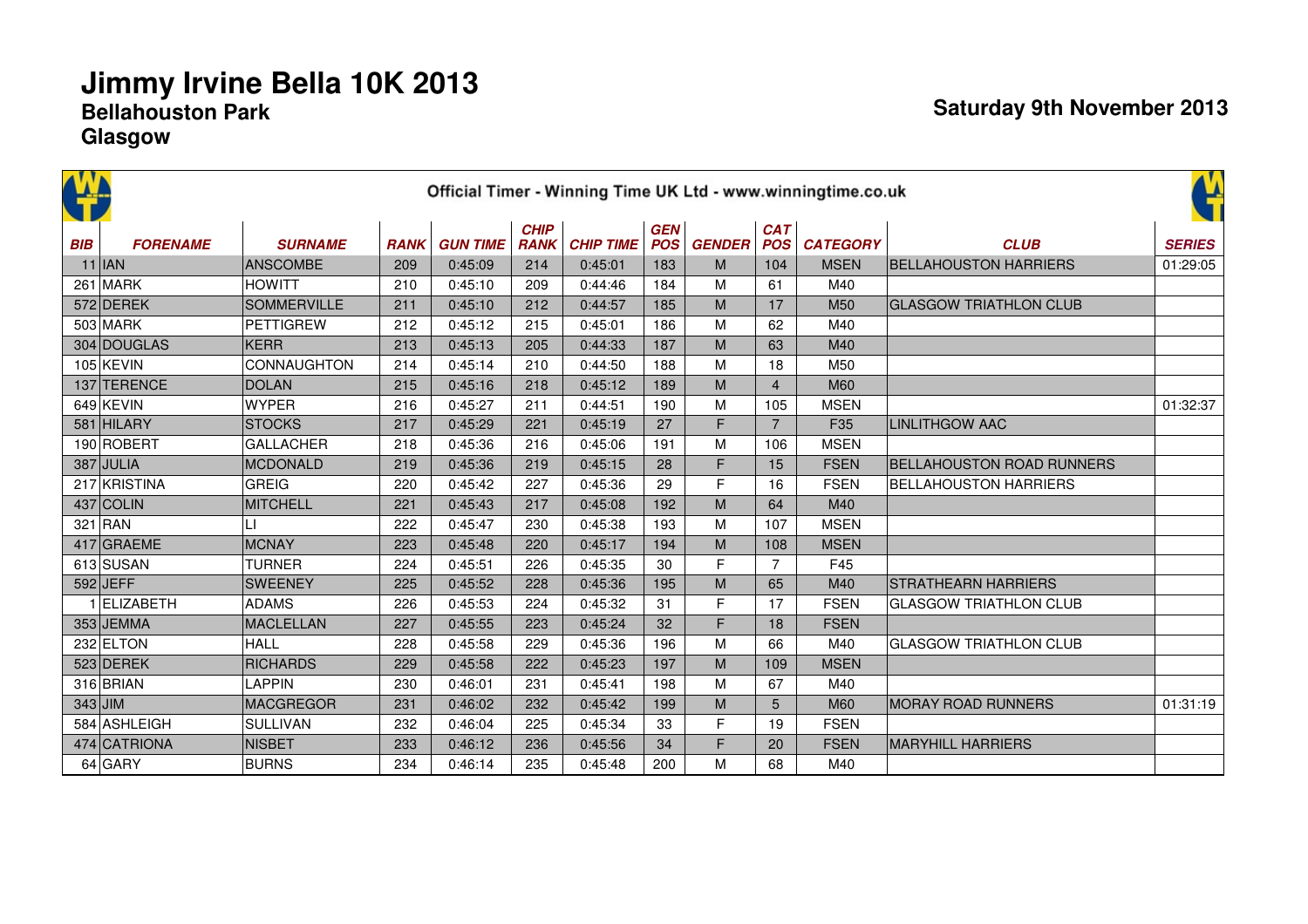|            |                   |                  |             |                 |                            |                  |                          |               |                          | Official Timer - Winning Time UK Ltd - www.winningtime.co.uk |                                  | t.<br>Si      |
|------------|-------------------|------------------|-------------|-----------------|----------------------------|------------------|--------------------------|---------------|--------------------------|--------------------------------------------------------------|----------------------------------|---------------|
| <b>BIB</b> | <b>FORENAME</b>   | <b>SURNAME</b>   | <b>RANK</b> | <b>GUN TIME</b> | <b>CHIP</b><br><b>RANK</b> | <b>CHIP TIME</b> | <b>GEN</b><br><b>POS</b> | <b>GENDER</b> | <b>CAT</b><br><b>POS</b> | <b>CATEGORY</b>                                              | <b>CLUB</b>                      | <b>SERIES</b> |
|            | 539 MURDOCH       | RODGERS          | 235         | 0:46:17         | 238                        | 0:46:03          | 201                      | M             | 6                        | M60                                                          | <b>BELLAHOUSTON ROAD RUNNERS</b> |               |
|            | 3 GRAEME          | <b>AITKEN</b>    | 236         | 0:46:18         | 239                        | 0:46:07          | 202                      | M             | 69                       | M40                                                          |                                  |               |
|            | 8 KAREN           | ALLEN            | 237         | 0:46:19         | 241                        | 0:46:08          | 35                       | F             | 21                       | <b>FSEN</b>                                                  | <b>CALDERGLEN HARRIERS</b>       |               |
|            | 275 DAVID         | <b>JACK</b>      | 238         | 0:46:21         | 233                        | 0:45:45          | 203                      | M             | 110                      | <b>MSEN</b>                                                  |                                  |               |
|            | 195 CRAIG         | <b>GERRY</b>     | 239         | 0:46:25         | 242                        | 0:46:09          | 204                      | M             | 70                       | M40                                                          |                                  |               |
|            | 233 MARK GEOFFREY | HALL             | 240         | 0:46:28         | 234                        | 0:45:47          | 205                      | M             | 71                       | M40                                                          | <b>DUMFRIES HARRIERS</b>         |               |
|            | 504 STEVEN        | <b>PHILLIPS</b>  | 241         | 0:46:32         | 243                        | 0:46:10          | 206                      | M             | 111                      | <b>MSEN</b>                                                  |                                  |               |
|            | 368 GERARD        | <b>MASON</b>     | 242         | 0:46:32         | 247                        | 0:46:19          | 207                      | M             | 19                       | M50                                                          | <b>SHETTLESTON HARRIERS</b>      |               |
|            | 29 VICKY          | <b>BEGG</b>      | 243         | 0:46:34         | 245                        | 0:46:12          | 36                       | F             | 8                        | F35                                                          | <b>GLASGOW TRIATHLON CLUB</b>    |               |
|            | 10 BARBARA        | <b>ANDERSON</b>  | 244         | 0:46:34         | 237                        | 0:46:00          | 37                       | F             | 22                       | <b>FSEN</b>                                                  | <b>GARSCUBE HARRIERS</b>         |               |
|            | 602 ANDREW        | <b>TODD</b>      | 245         | 0:46:36         | 244                        | 0:46:11          | 208                      | M             | 112                      | <b>MSEN</b>                                                  |                                  |               |
|            | 199 JACLYN        | <b>GILLILAND</b> | 246         | 0:46:37         | 240                        | 0:46:07          | 38                       | E             | 23                       | <b>FSEN</b>                                                  |                                  |               |
|            | $210$ BRIAN       | <b>GRAHAM</b>    | 247         | 0:46:49         | 249                        | 0:46:24          | 209                      | M             | 20                       | M50                                                          | <b>KILBARCHAN AAC</b>            |               |
|            | $152$ ALAN        | <b>DUFF</b>      | 248         | 0:46:53         | 246                        | 0:46:12          | 210                      | M             | 21                       | M50                                                          | <b>GLASGOW TRIATHLON CLUB</b>    | 01:33:55      |
|            | 609 SHEILA        | <b>TRAYNOR</b>   | 249         | 0:46:54         | 253                        | 0:46:36          | 39                       | F             | 9                        | F35                                                          | KIRKINTILLOCH OLYMPIANS          |               |
|            | 221 BRYAN         | <b>GROME</b>     | 250         | 0:46:56         | 250                        | 0:46:32          | 211                      | M             | 113                      | <b>MSEN</b>                                                  |                                  |               |
|            | 68 ASHLEIGH       | <b>BYRNE</b>     | 251         | 0:46:57         | 252                        | 0:46:34          | 40                       | F             | 24                       | <b>FSEN</b>                                                  | <b>BELLAHOUSTON ROAD RUNNERS</b> |               |
|            | 395 HUGH          | <b>MCGINLEY</b>  | 252         | 0:46:59         | 261                        | 0:46:49          | 212                      | M             | 22                       | M50                                                          | LOMOND HILL RUNNERS AAC          |               |
|            | $167$ KATIE       | <b>FERGUSON</b>  | 253         | 0:47:00         | 257                        | 0:46:45          | 41                       | F             | 10                       | F35                                                          | <b>CAMPBELTOWN RUNNING CLUB</b>  |               |
|            | 31 STEPHEN        | <b>BELL</b>      | 254         | 0:47:01         | 254                        | 0:46:36          | 213                      | M             | $\overline{7}$           | M60                                                          | <b>BELLAHOUSTON ROAD RUNNERS</b> |               |
|            | 315 KENNY         | LANGRIDGE        | 255         | 0:47:02         | 258                        | 0:46:47          | 214                      | M             | 114                      | <b>MSEN</b>                                                  |                                  |               |
|            | 628 STEVEN        | <b>WATSON</b>    | 256         | 0:47:03         | 251                        | 0:46:33          | 215                      | M             | 115                      | <b>MSEN</b>                                                  |                                  |               |
|            | 253 CHRISTOPHER   | <b>HEVER</b>     | 257         | 0:47:04         | 259                        | 0:46:47          | 216                      | M             | 23                       | M50                                                          | <b>MARYHILL HARRIERS</b>         |               |
|            | 287 CAROLINE      | <b>JONES</b>     | 258         | 0:47:04         | 260                        | 0:46:48          | 42                       | F             | 25                       | <b>FSEN</b>                                                  |                                  |               |
|            | 492 KIRSTEEN      | PATERSON         | 259         | 0:47:05         | 255                        | 0:46:43          | 43                       | F             | 11                       | F35                                                          |                                  | 01:35:09      |
|            | $619$ NICK        | <b>VAUGHAN</b>   | 260         | 0:47:06         | 256                        | 0:46:44          | 217                      | М             | 116                      | <b>MSEN</b>                                                  | <b>GLASGOW TRIATHLON CLUB</b>    |               |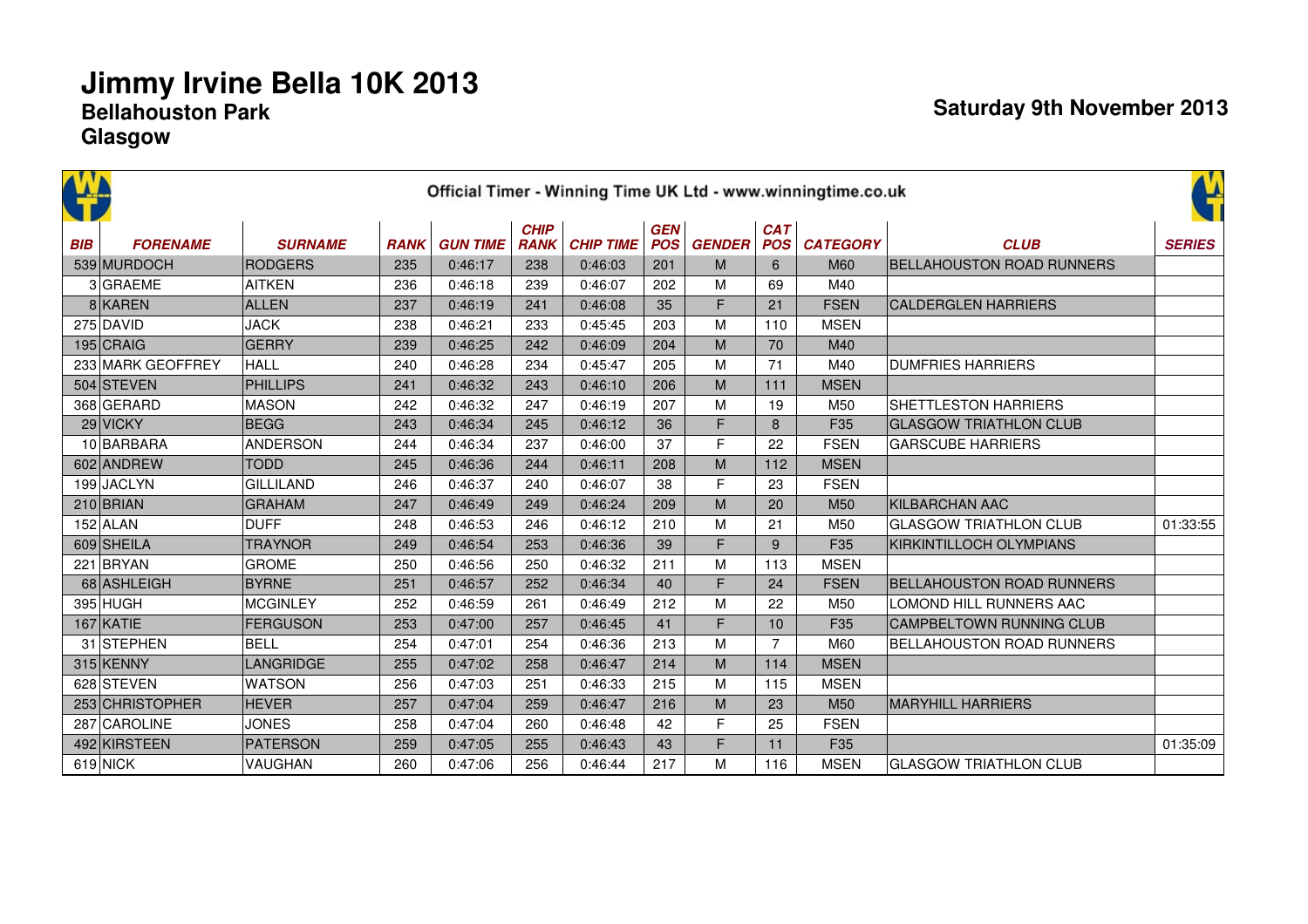|            |                 |                   |             |                 |                            |                  |                          |               |                          | Official Timer - Winning Time UK Ltd - www.winningtime.co.uk |                                  | ¥             |
|------------|-----------------|-------------------|-------------|-----------------|----------------------------|------------------|--------------------------|---------------|--------------------------|--------------------------------------------------------------|----------------------------------|---------------|
| <b>BIB</b> | <b>FORENAME</b> | <b>SURNAME</b>    | <b>RANK</b> | <b>GUN TIME</b> | <b>CHIP</b><br><b>RANK</b> | <b>CHIP TIME</b> | <b>GEN</b><br><b>POS</b> | <b>GENDER</b> | <b>CAT</b><br><b>POS</b> | <b>CATEGORY</b>                                              | <b>CLUB</b>                      | <b>SERIES</b> |
|            | $542$ PAUL      | ROONEY            | 261         | 0:47:07         | 248                        | 0:46:22          | 218                      | M             | 117                      | <b>MSEN</b>                                                  |                                  |               |
|            | 48 SUZANNE      | <b>BOYLE</b>      | 262         | 0:47:08         | 264                        | 0:47:00          | 44                       | F             | 26                       | <b>FSEN</b>                                                  | <b>BELLAHOUSTON HARRIERS</b>     |               |
|            | $505$ CRAIG     | POLLOCK           | 263         | 0:47:09         | 263                        | 0:46:56          | 219                      | M             | 72                       | M40                                                          |                                  | 01:33:17      |
|            | 222 DAVID       | <b>GROVES</b>     | 264         | 0:47:14         | 266                        | 0:47:03          | 220                      | M             | 118                      | <b>MSEN</b>                                                  |                                  |               |
|            | 397 MARK        | MCGOLDRICK        | 265         | 0:47:17         | 262                        | 0:46:50          | 221                      | M             | 73                       | M40                                                          | <b>BELLAHOUSTON ROAD RUNNERS</b> |               |
|            | 333 DAVID       | LOVELL            | 266         | 0:47:26         | 270                        | 0:47:15          | 222                      | M             | 24                       | M50                                                          | SWEATSHOP (SRC) GLASGOW          |               |
|            | $502$ JIM       | PETRIE            | 267         | 0:47:26         | 268                        | 0:47:08          | 223                      | M             | 25                       | M <sub>50</sub>                                              | <b>HARMENY AC</b>                |               |
|            | 113 SCOTT       | <b>COULTER</b>    | 268         | 0:47:28         | 275                        | 0:47:28          | 224                      | M             | 119                      | <b>MSEN</b>                                                  |                                  |               |
|            | 348 LUCY        | MACKAY            | 269         | 0:47:31         | 269                        | 0:47:11          | 45                       | F             | 8                        | F45                                                          | <b>BELLAHOUSTON ROAD RUNNERS</b> |               |
|            | 516 DAVID       | <b>REES</b>       | 270         | 0:47:37         | 265                        | 0:47:01          | 225                      | M             | 120                      | <b>MSEN</b>                                                  |                                  |               |
|            | $240$ FIONA     | <b>HARRINGTON</b> | 271         | 0:47:41         | 271                        | 0:47:19          | 46                       | F             | 27                       | <b>FSEN</b>                                                  | <b>GLASGOW TRIATHLON CLUB</b>    |               |
|            | 308 TALITHA     | KOTZE             | 272         | 0:47:42         | 274                        | 0:47:26          | 47                       | F             | 28                       | <b>FSEN</b>                                                  |                                  |               |
|            | 543 CARON       | ROSE              | 273         | 0:47:42         | 282                        | 0:47:39          | 48                       | F             | 29                       | <b>FSEN</b>                                                  | PORTOBELLO RUNNING CLUB          |               |
|            | 171 KENNY       | FINLAYSON         | 274         | 0:47:44         | 267                        | 0:47:07          | 226                      | M             | 121                      | <b>MSEN</b>                                                  |                                  |               |
|            | $241$ IAN       | <b>HARRINGTON</b> | 275         | 0:47:47         | 272                        | 0:47:19          | 227                      | M             | 26                       | M50                                                          | S.D.G.F.A.D                      |               |
|            | 541 CAROLINE    | <b>ROGERS</b>     | 276         | 0:47:51         | 273                        | 0:47:24          | 49                       | F             | 12                       | F35                                                          |                                  | 01:36:27      |
|            | 597 RICHARD     | <b>TANNOCK</b>    | 277         | 0:47:58         | 280                        | 0:47:38          | 228                      | ${\sf M}$     | 74                       | M40                                                          | <b>LANARK TRIATHLON CLUB</b>     |               |
|            | 349 SIMON       | MACKAY            | 278         | 0:47:59         | 279                        | 0:47:35          | 229                      | M             | 122                      | <b>MSEN</b>                                                  |                                  |               |
|            | $75$ DAVID      | <b>CAMPBELL</b>   | 279         | 0:48:00         | 286                        | 0:47:51          | 230                      | M             | 123                      | <b>MSEN</b>                                                  |                                  |               |
|            | $268$ PAUL      | <b>HUSH</b>       | 280         | 0:48:01         | 277                        | 0:47:33          | 231                      | M             | 27                       | M50                                                          |                                  |               |
|            | 488 GARETH      | <b>OWEN</b>       | 281         | 0:48:01         | 281                        | 0:47:38          | 232                      | M             | 124                      | <b>MSEN</b>                                                  |                                  |               |
|            | 350 IAN         | MACKIE            | 282         | 0:48:03         | 276                        | 0:47:30          | 233                      | M             | 28                       | M50                                                          |                                  |               |
|            | 590 MATTY       | <b>SUTTON</b>     | 283         | 0:48:04         | 283                        | 0:47:44          | 50                       | F             | 30                       | <b>FSEN</b>                                                  | <b>BELLAHOUSTON ROAD RUNNERS</b> |               |
|            | $17$ PETER      | <b>BARNES</b>     | 284         | 0:48:04         | 289                        | 0:47:54          | 234                      | M             | 29                       | M50                                                          |                                  |               |
|            | 150 SANDRA      | DRUMMOND          | 285         | 0:48:07         | 285                        | 0:47:48          | 51                       | F             | 9                        | F45                                                          |                                  |               |
|            | $608$ COLM      | <b>TRACEY</b>     | 286         | 0:48:12         | 294                        | 0:47:59          | 235                      | M             | 125                      | <b>MSEN</b>                                                  | GLASGOW TRIATHLON CLUB           |               |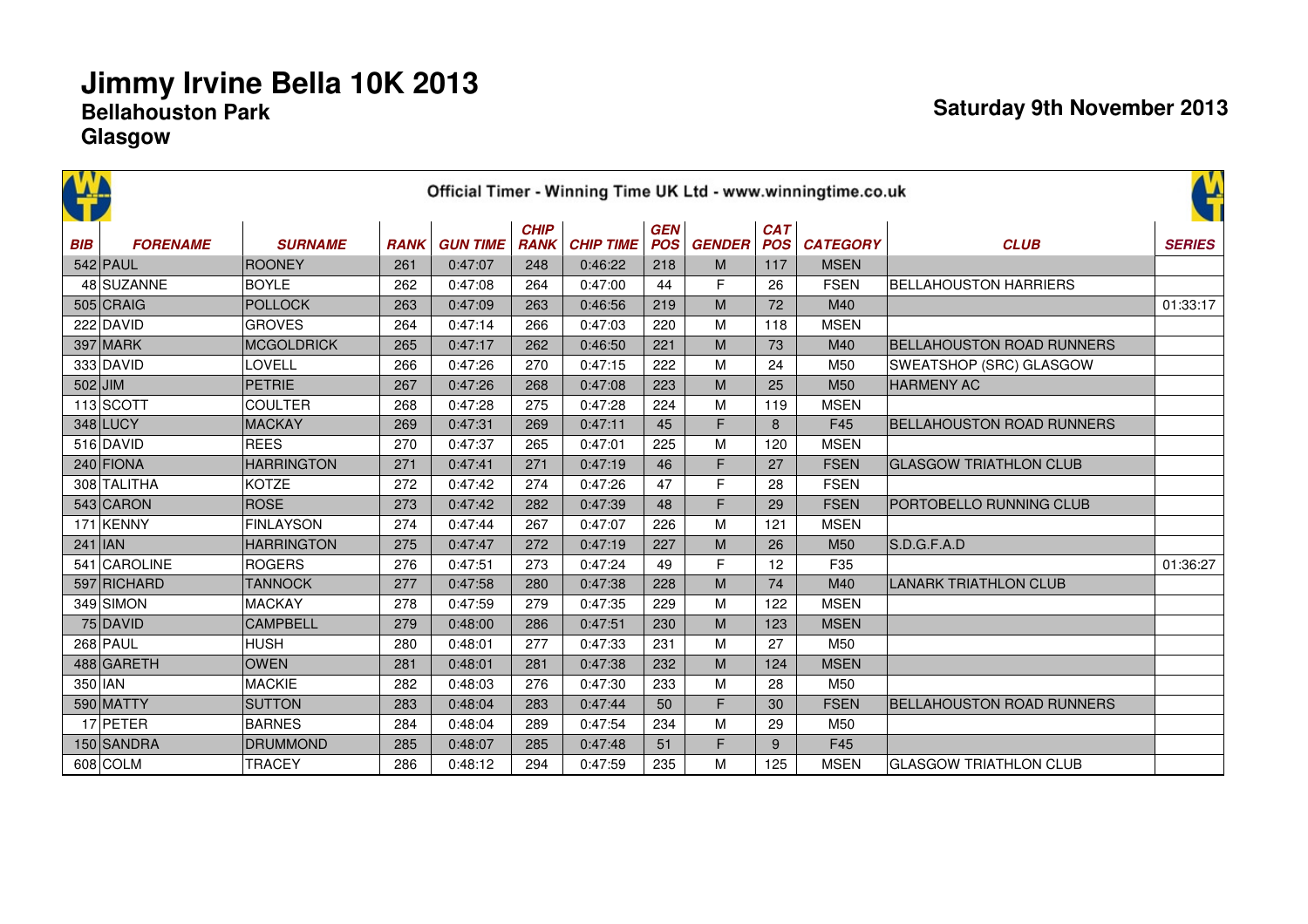|            |                 |                    |             |                 |                            |                  |                          |               |                          | Official Timer - Winning Time UK Ltd - www.winningtime.co.uk |                               | ¥             |
|------------|-----------------|--------------------|-------------|-----------------|----------------------------|------------------|--------------------------|---------------|--------------------------|--------------------------------------------------------------|-------------------------------|---------------|
| <b>BIB</b> | <b>FORENAME</b> | <b>SURNAME</b>     | <b>RANK</b> | <b>GUN TIME</b> | <b>CHIP</b><br><b>RANK</b> | <b>CHIP TIME</b> | <b>GEN</b><br><b>POS</b> | <b>GENDER</b> | <b>CAT</b><br><b>POS</b> | <b>CATEGORY</b>                                              | <b>CLUB</b>                   | <b>SERIES</b> |
|            | 60 NICOLA       | <b>BUCHANAN</b>    | 287         | 0:48:14         | 292                        | 0:47:57          | 52                       | F             | 13                       | F <sub>35</sub>                                              |                               |               |
|            | 225 DOMINIC     | <b>HAGERTY</b>     | 288         | 0:48:17         | 287                        | 0:47:51          | 236                      | M             | 126                      | <b>MSEN</b>                                                  |                               |               |
|            | $207$ PAUL      | <b>GORDON</b>      | 289         | 0:48:17         | 278                        | 0:47:33          | 237                      | M             | 127                      | <b>MSEN</b>                                                  |                               |               |
|            | 254 JOANNE      | <b>HEWITT</b>      | 290         | 0:48:17         | 290                        | 0:47:55          | 53                       | F             | 31                       | <b>FSEN</b>                                                  | <b>GLASGOW TRIATHLON CLUB</b> |               |
|            | $231$ TONY      | <b>HALL</b>        | 291         | 0:48:18         | 284                        | 0:47:45          | 238                      | M             | 8                        | M60                                                          | <b>GARSCUBE HARRIERS</b>      |               |
|            | 299 DAVID       | <b>KELLY</b>       | 292         | 0:48:19         | 293                        | 0:47:58          | 239                      | M             | 30                       | M50                                                          | <b>HAMILTON HARRIERS</b>      |               |
|            | $255$ ALLAN     | <b>HOGARTH</b>     | 293         | 0:48:24         | 288                        | 0:47:52          | 240                      | M             | 75                       | M40                                                          |                               | 01:34:19      |
|            | 158 CLAIRE      | <b>DUNN</b>        | 294         | 0:48:26         | 296                        | 0:48:08          | 54                       | F             | 14                       | F <sub>35</sub>                                              |                               |               |
|            | 598 ABDULLAH    | <b>TARIQ</b>       | 295         | 0:48:31         | 300                        | 0:48:18          | 241                      | M             | 76                       | M40                                                          | <b>GARSCUBE HARRIERS</b>      |               |
|            | 34 ANDREW       | <b>BICKERSTAFF</b> | 296         | 0:48:36         | 298                        | 0:48:15          | 242                      | M             | 128                      | <b>MSEN</b>                                                  | <b>HAMILTON HARRIERS</b>      |               |
|            | 40 STEVEN       | <b>BOOTH</b>       | 297         | 0:48:37         | 295                        | 0:48:06          | 243                      | M             | 129                      | <b>MSEN</b>                                                  |                               |               |
|            | $291$ TOM       | <b>KEENAN</b>      | 298         | 0:48:40         | 303                        | 0:48:32          | 244                      | M             | 31                       | M50                                                          | <b>BELLAHOUSTON HARRIERS</b>  |               |
|            | 224 MELODY      | <b>HADDOW</b>      | 299         | 0:48:43         | 299                        | 0:48:15          | 55                       | F             | 32                       | <b>FSEN</b>                                                  |                               |               |
|            | 307 JAMES       | <b>KIRKPATRICK</b> | 300         | 0:48:44         | 291                        | 0:47:56          | 245                      | M             | 32                       | M50                                                          |                               |               |
|            | 52 PETER        | <b>BRODIE</b>      | 301         | 0:48:45         | 297                        | 0:48:13          | 246                      | M             | 33                       | M50                                                          |                               |               |
|            | 435 GRAHAM      | <b>MILNE</b>       | 302         | 0:48:48         | 304                        | 0:48:33          | 247                      | M             | 34                       | M50                                                          | <b>GLASGOW TRIATHLON CLUB</b> |               |
|            | 216 ELAINE      | <b>GREENAN</b>     | 303         | 0:49:01         | 301                        | 0:48:23          | 56                       | F             | 15                       | F35                                                          |                               |               |
|            | 379 DAVID       | <b>MCCLELLAND</b>  | 304         | 0:49:02         | 302                        | 0:48:27          | 248                      | M             | 77                       | M40                                                          | <b>ACHILLES HEEL</b>          |               |
|            | 242 STEPHEN     | <b>HARRIS</b>      | 305         | 0:49:04         | 305                        | 0:48:33          | 249                      | M             | 78                       | M40                                                          |                               |               |
|            | 551 CHRISTOPHER | <b>SANDYS</b>      | 306         | 0:49:05         | 309                        | 0:48:45          | 250                      | M             | 79                       | M40                                                          |                               |               |
|            | $618$ NINA      | <b>VASWANI</b>     | 307         | 0:49:09         | 306                        | 0:48:35          | 57                       | F             | 16                       | F <sub>35</sub>                                              |                               |               |
|            | $258$ VICKI     | <b>HOPEWELL</b>    | 308         | 0:49:10         | 307                        | 0:48:42          | 58                       | F             | 33                       | <b>FSEN</b>                                                  | <b>BELLAHOUSTON HARRIERS</b>  |               |
|            | 309 HAYTHAM     | <b>KUBBA</b>       | 309         | 0:49:17         | 310                        | 0:48:45          | 251                      | M             | 80                       | M40                                                          |                               | 01:35:18      |
|            | $400$ JOHN      | <b>MCILRAVEY</b>   | 310         | 0:49:22         | 308                        | 0:48:42          | 252                      | M             | 35                       | M50                                                          |                               | 01:37:30      |
|            | 226 JACQUELINE  | <b>HAGERTY</b>     | 311         | 0:49:26         | 312                        | 0:49:01          | 59                       | F             | 17                       | F35                                                          |                               |               |
|            | 188 SCOTT       | <b>GAILEY</b>      | 312         | 0:49:28         | 313                        | 0:49:11          | 253                      | M             | 130                      | <b>MSEN</b>                                                  |                               |               |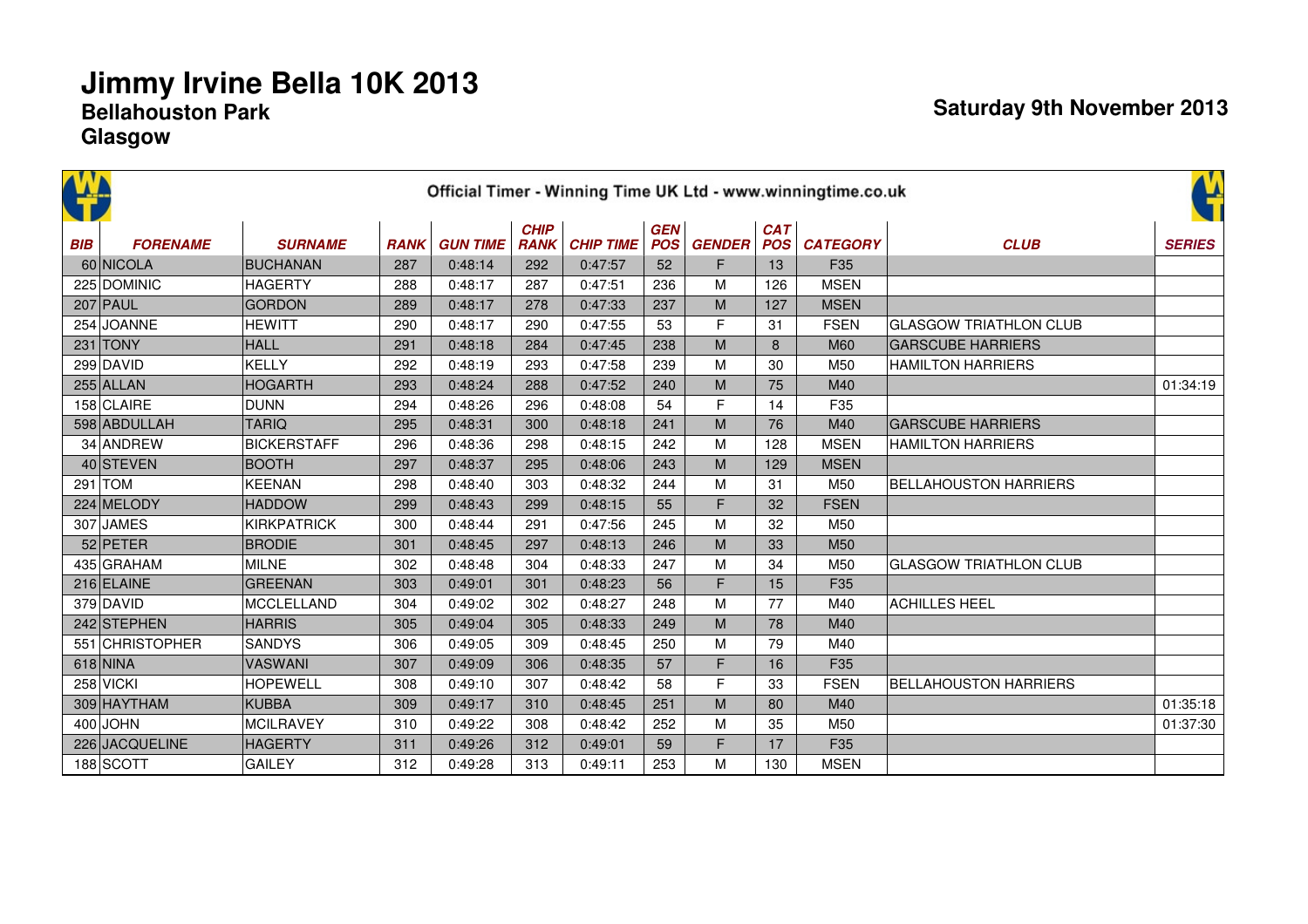|            |                                         |                            |             |                 |                            |                  |                          |               |                          | Official Timer - Winning Time UK Ltd - www.winningtime.co.uk |                                  | Ľ             |
|------------|-----------------------------------------|----------------------------|-------------|-----------------|----------------------------|------------------|--------------------------|---------------|--------------------------|--------------------------------------------------------------|----------------------------------|---------------|
| <b>BIB</b> | <b>FORENAME</b>                         | <b>SURNAME</b>             | <b>RANK</b> | <b>GUN TIME</b> | <b>CHIP</b><br><b>RANK</b> | <b>CHIP TIME</b> | <b>GEN</b><br><b>POS</b> | <b>GENDER</b> | <b>CAT</b><br><b>POS</b> | <b>CATEGORY</b>                                              | <b>CLUB</b>                      | <b>SERIES</b> |
|            | 218 DONNA                               | <b>GRIEVE</b>              | 313         | 0:49:33         | 317                        | 0:49:17          | 60                       | F             | 10                       | F45                                                          |                                  |               |
|            | $94$ DAVID                              | <b>CHONG</b>               | 314         | 0:49:33         | 316                        | 0:49:15          | 254                      | M             | 81                       | M40                                                          |                                  |               |
|            | 421 STEPHEN                             | MCPEAKE                    | 315         | 0:49:34         | 311                        | 0:48:51          | 255                      | M             | 131                      | <b>MSEN</b>                                                  |                                  |               |
|            | $434$ JOHN                              | MILLIGAN                   | 316         | 0:49:40         | 319                        | 0:49:22          | 256                      | M             | 82                       | M40                                                          | <b>SW STROLLERS</b>              |               |
|            | 594 CHI MY                              | <b>TA</b>                  | 317         | 0:49:41         | 314                        | 0:49:11          | 61                       | F             | 34                       | <b>FSEN</b>                                                  | <b>BELLAHOUSTON ROAD RUNNERS</b> |               |
|            | 640 ANDREW                              | <b>WHYTE</b>               | 318         | 0:49:47         | 318                        | 0:49:18          | 257                      | M             | 132                      | <b>MSEN</b>                                                  |                                  |               |
|            | 552 DEREK                               | SAUNDERS                   | 319         | 0:49:47         | 322                        | 0:49:31          | 258                      | M             | 83                       | M40                                                          |                                  |               |
|            | 444 MARTINA                             | <b>MOORE</b>               | 320         | 0:49:49         | 315                        | 0:49:14          | 62                       | F             | 18                       | F35                                                          | <b>GALLOWAY HARRIERS</b>         |               |
|            | $236$ TONY                              | <b>HAMILTON</b>            | 321         | 0:49:51         | 320                        | 0:49:25          | 259                      | M             | 133                      | <b>MSEN</b>                                                  |                                  |               |
|            | 300 HANNAH                              | <b>KEMLO</b>               | 322         | 0:49:51         | 321                        | 0:49:28          | 63                       | F             | 35                       | <b>FSEN</b>                                                  | <b>GLASGOW TRIATHLON CLUB</b>    |               |
|            | 37 MARC                                 | <b>BLANE</b>               | 323         | 0:49:53         | 324                        | 0:49:36          | 260                      | M             | 134                      | <b>MSEN</b>                                                  |                                  |               |
|            | 331 RAYMOND                             | <b>LOUGHRAN</b>            | 324         | 0:49:55         | 326                        | 0:49:43          | 261                      | M             | 36                       | M50                                                          | <b>GLASGOW TRIATHLON CLUB</b>    |               |
|            | 324 DENISE                              | LINDSAY                    | 325         | 0:49:57         | 325                        | 0:49:42          | 64                       | F             |                          | F <sub>55</sub>                                              | <b>ADAC</b>                      |               |
|            | 335 PAUL                                | <b>LUCAS</b>               | 326         | 0:50:01         | 327                        | 0:49:47          | 262                      | M             | 37                       | M50                                                          | <b>GLASGOW TRIATHLON CLUB</b>    |               |
|            | $420$ DAVID                             | MCPEAKE                    | 327         | 0:50:16         | 323                        | 0:49:34          | 263                      | M             | 135                      | <b>MSEN</b>                                                  |                                  |               |
|            | 252 CAROLINE                            | HEVER                      | 328         | 0:50:17         | 328                        | 0:50:00          | 65                       | F             | 11                       | F45                                                          | <b>MARYHILL HARRIERS</b>         |               |
|            | 564 MARTIN                              | <b>SLEEP</b>               | 329         | 0:50:22         | 332                        | 0:50:07          | 264                      | M             | 38                       | M50                                                          |                                  |               |
|            | 376 TERENCE                             | <b>MCCAFFERTY</b>          | 330         | 0:50:22         | 330                        | 0:50:02          | 265                      | M             | 39                       | M50                                                          |                                  |               |
|            | 185 KELLY                               | FULLER                     | 331         | 0:50:25         | 329                        | 0:50:01          | 66                       | F             | 36                       | <b>FSEN</b>                                                  |                                  |               |
|            | $571$ JOHN                              | <b>SOFTLEY</b>             | 332         | 0:50:36         | 331                        | 0:50:05          | 266                      | M             | 9                        | M60                                                          | <b>BELLAHOUSTON HARRIERS</b>     | 01:39:43      |
|            | 637 JANET                               | <b>WESTWATER</b>           | 333         | 0:50:37         | 334                        | 0:50:11          | 67                       | F             | 37                       | <b>FSEN</b>                                                  |                                  |               |
|            | 383 HAYLEY                              | MCCRORIE                   | 334         | 0:50:40         | 333                        | 0:50:10          | 68                       | F             | 38                       | <b>FSEN</b>                                                  | <b>BELLAHOUSTON ROAD RUNNERS</b> | 01:42:14      |
|            | 247 J <sup>3</sup> / <sub>4</sub> HANNA | HELGAD <sup>3</sup> /4TTIR | 335         | 0:50:41         | 339                        | 0:50:23          | 69                       | F             | 19                       | F35                                                          | JOGSCOTLAND GLASGOW WEST END     |               |
|            | 403 SHARON                              | MCINTOSH                   | 336         | 0:50:45         | 340                        | 0:50:30          | 70                       | F             | 39                       | <b>FSEN</b>                                                  |                                  |               |
|            | 110 LOUISA                              | <b>CONNOLLY</b>            | 337         | 0:50:45         | 336                        | 0:50:15          | 71                       | F             | 40                       | <b>FSEN</b>                                                  |                                  |               |
|            | 414 ROBERT                              | <b>MCMILLAN</b>            | 338         | 0:50:52         | 335                        | 0:50:11          | 267                      | M             | 84                       | M40                                                          |                                  | 01:44:08      |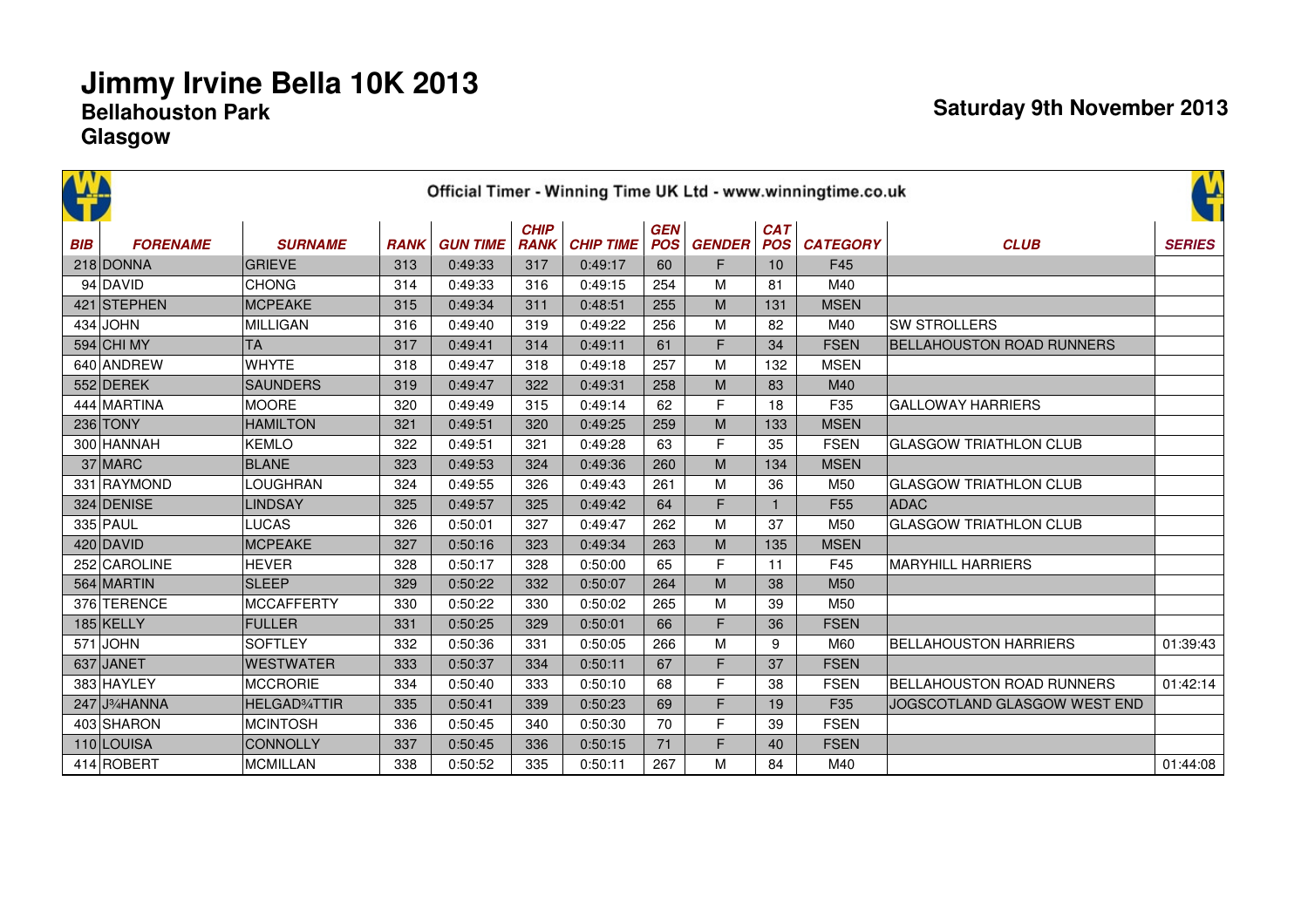|            |                 |                 |             |                 |                            |                  |                          |               |                          | Official Timer - Winning Time UK Ltd - www.winningtime.co.uk |                              | ¥             |
|------------|-----------------|-----------------|-------------|-----------------|----------------------------|------------------|--------------------------|---------------|--------------------------|--------------------------------------------------------------|------------------------------|---------------|
| <b>BIB</b> | <b>FORENAME</b> | <b>SURNAME</b>  | <b>RANK</b> | <b>GUN TIME</b> | <b>CHIP</b><br><b>RANK</b> | <b>CHIP TIME</b> | <b>GEN</b><br><b>POS</b> | <b>GENDER</b> | <b>CAT</b><br><b>POS</b> | <b>CATEGORY</b>                                              | <b>CLUB</b>                  | <b>SERIES</b> |
|            | 527 DAVID       | RITCHIE         | 339         | 0:50:54         | 337                        | 0:50:21          | 268                      | M             | 85                       | M40                                                          |                              |               |
|            | 83 BOB          | CARRUTH         | 340         | 0:50:56         | 338                        | 0:50:22          | 269                      | M             | 86                       | M40                                                          |                              |               |
|            | 467 NICOLA      | NAVEN           | 341         | 0:51:02         | 345                        | 0:50:48          | 72                       | F             | 41                       | <b>FSEN</b>                                                  |                              |               |
|            | 359 EMMA        | <b>MAIN</b>     | 342         | 0:51:04         | 347                        | 0:51:04          | 73                       | F             | 20                       | F35                                                          |                              |               |
|            | 136 ROBERT      | <b>DOHERTY</b>  | 343         | 0:51:22         | 342                        | 0:50:37          | 270                      | M             | 40                       | M <sub>50</sub>                                              |                              | 01:40:26      |
|            | 243 LESLEY      | <b>HARVEY</b>   | 344         | 0:51:24         | 348                        | 0:51:04          | 74                       | F             | 42                       | <b>FSEN</b>                                                  | <b>HAMILTON HARRIERS</b>     |               |
|            | $475$ LYNNE     | NORTHCOTE       | 345         | 0:51:28         | 350                        | 0:51:10          | 75                       | F             | 21                       | F <sub>35</sub>                                              |                              |               |
|            | $401$ GARY      | MCINTOSH        | 346         | 0:51:30         | 344                        | 0:50:44          | 271                      | M             | 136                      | <b>MSEN</b>                                                  |                              | 01:40:14      |
|            | $106$ CHRIS     | <b>CONNELLY</b> | 347         | 0:51:33         | 349                        | 0:51:04          | 272                      | M             | 137                      | <b>MSEN</b>                                                  |                              |               |
|            | 529 LAURA       | <b>RITCHIE</b>  | 348         | 0:51:37         | 346                        | 0:51:00          | 76                       | F             | 43                       | <b>FSEN</b>                                                  | <b>BELLAHOUSTON HARRIERS</b> |               |
|            | 341 CHRISTINA   | MACDONALD       | 349         | 0:51:37         | 352                        | 0:51:18          | 77                       | F             | 44                       | <b>FSEN</b>                                                  |                              |               |
|            | 143 EBONY       | <b>DONOHOE</b>  | 350         | 0:51:37         | 351                        | 0:51:17          | 78                       | F             | 45                       | <b>FSEN</b>                                                  |                              |               |
|            | 490 WALTON      | PANTLAND        | 351         | 0:51:44         | 354                        | 0:51:30          | 273                      | ${\sf M}$     | 138                      | <b>MSEN</b>                                                  |                              |               |
|            | 266 MARIA       | <b>HUNTER</b>   | 352         | 0:51:46         | 356                        | 0:51:35          | 79                       | F             | 22                       | F35                                                          | <b>AIRDRIE HARRIERS</b>      |               |
|            | $580$ DAVID     | STIRLING        | 353         | 0:51:54         | 355                        | 0:51:32          | 274                      | M             | 87                       | M40                                                          |                              | 01:43:08      |
|            | 629 NICOLA      | <b>WATT</b>     | 354         | 0:51:58         | 353                        | 0:51:26          | 80                       | F             | 23                       | F35                                                          |                              | 01:44:24      |
|            | $599$ GARY      | <b>TAYLOR</b>   | 355         | 0:52:05         | 357                        | 0:51:35          | 275                      | M             | 88                       | M40                                                          |                              |               |
|            | $7$ LISA        | <b>ALLAN</b>    | 356         | 0:52:06         | 359                        | 0:51:37          | 81                       | F             | 24                       | F35                                                          |                              |               |
|            | 470 ADRIAN      | NEWTH           | 357         | 0:52:11         | 358                        | 0:51:36          | 276                      | M             | 41                       | M50                                                          | <b>CAPUTH FANNISIERS</b>     |               |
|            | 547 GEMMA       | ROXBURGH        | 358         | 0:52:12         | 362                        | 0:51:57          | 82                       | F             | 46                       | <b>FSEN</b>                                                  |                              |               |
|            | $575$ ALICE     | STEDMAN         | 359         | 0:52:27         | 363                        | 0:52:01          | 83                       | F             | 47                       | <b>FSEN</b>                                                  |                              |               |
|            | 230 STEVEN      | <b>HALE</b>     | 360         | 0:52:30         | 360                        | 0:51:55          | 277                      | M             | 89                       | M40                                                          | <b>MONKTON MILERS</b>        |               |
|            | 176 ANDREW      | <b>FORREST</b>  | 361         | 0:52:36         | 361                        | 0:51:56          | 278                      | M             | 139                      | <b>MSEN</b>                                                  |                              | 01:40:04      |
|            | $169$ PAUL      | <b>FERRIE</b>   | 362         | 0:52:43         | 364                        | 0:52:08          | 279                      | M             | 90                       | M40                                                          |                              |               |
|            | $28$ IAN        | <b>BEGBIE</b>   | 363         | 0:52:47         | 369                        | 0:52:29          | 280                      | M             | 91                       | M40                                                          | <b>POLMADIE HARRIERS</b>     |               |
|            | 473 MARIK       | <b>NIEMI</b>    | 364         | 0:52:51         | 365                        | 0:52:20          | 84                       | F             | 25                       | F35                                                          | VAUHTISAMMAKON JUOKSUKOULU   |               |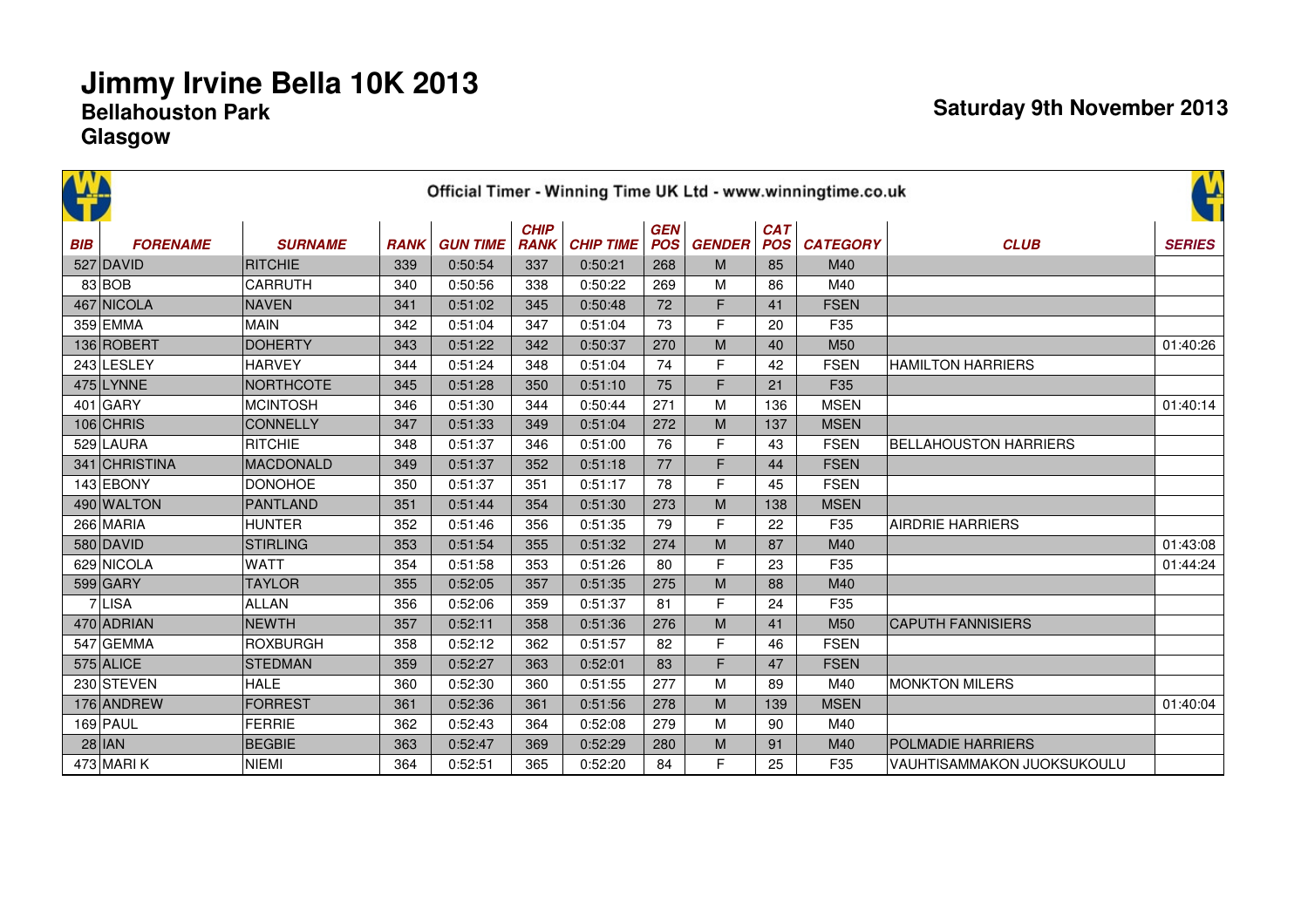|            | Official Timer - Winning Time UK Ltd - www.winningtime.co.uk |                   |             |                 |                            |                  |                          |               |                          |                 |                              |               |  |  |  |
|------------|--------------------------------------------------------------|-------------------|-------------|-----------------|----------------------------|------------------|--------------------------|---------------|--------------------------|-----------------|------------------------------|---------------|--|--|--|
| <b>BIB</b> | <b>FORENAME</b>                                              | <b>SURNAME</b>    | <b>RANK</b> | <b>GUN TIME</b> | <b>CHIP</b><br><b>RANK</b> | <b>CHIP TIME</b> | <b>GEN</b><br><b>POS</b> | <b>GENDER</b> | <b>CAT</b><br><b>POS</b> | <b>CATEGORY</b> | <b>CLUB</b>                  | <b>SERIES</b> |  |  |  |
|            | 428 LAURA                                                    | <b>MIDDLEMISS</b> | 365         | 0:52:55         | 367                        | 0:52:22          | 85                       | F.            | 48                       | <b>FSEN</b>     |                              |               |  |  |  |
|            | 574 DAVID                                                    | <b>SPENCE</b>     | 366         | 0:52:58         | 368                        | 0:52:26          | 281                      | М             | 42                       | M50             | <b>EDEN RUNNERS</b>          | 01:45:52      |  |  |  |
|            | 480 KIRSTY                                                   | <b>OLIVER</b>     | 367         | 0:52:58         | 341                        | 0:50:36          | 86                       | F             | 49                       | <b>FSEN</b>     |                              |               |  |  |  |
|            | 306 JUSTIN                                                   | <b>KIRBY</b>      | 368         | 0:53:00         | 343                        | 0:50:40          | 282                      | M             | 92                       | M40             | <b>JOG SCOTLAND</b>          |               |  |  |  |
|            | 589 KENNETH                                                  | SUTHERLAND        | 369         | 0:53:05         | 366                        | 0:52:21          | 283                      | M             | 93                       | M40             |                              |               |  |  |  |
|            | $549$ CHRIS                                                  | RUSSELL-WHITE     | 370         | 0:53:09         | 372                        | 0:52:47          | 284                      | М             | 43                       | M50             |                              |               |  |  |  |
|            | 381 DAVE                                                     | MCCONACHIE        | 371         | 0:53:10         | 373                        | 0:52:50          | 285                      | M             | 94                       | M40             |                              |               |  |  |  |
|            | $135$ BRIAN                                                  | DOCHERTY          | 372         | 0:53:10         | 374                        | 0:52:50          | 286                      | М             | 95                       | M40             | JOG SCOTLAND QUEENS CROSS    |               |  |  |  |
|            | 386 ALEXANDER                                                | MCCULLOCH         | 373         | 0:53:18         | 376                        | 0:52:58          | 287                      | M             | 140                      | <b>MSEN</b>     | <b>LANARK TRIATHLON CLUB</b> |               |  |  |  |
|            | 174 JAMES                                                    | FLEMING           | 374         | 0:53:19         | 370                        | 0:52:36          | 288                      | М             | 141                      | <b>MSEN</b>     |                              |               |  |  |  |
|            | 394 MORAG                                                    | MCGHEE            | 375         | 0:53:20         | 371                        | 0:52:41          | 87                       | F             | 12                       | F45             |                              |               |  |  |  |
|            | 35 MAXINE                                                    | BILSLAND          | 376         | 0:53:25         | 379                        | 0:53:13          | 88                       | F             | 50                       | <b>FSEN</b>     | KIRKINTILLOCH OLYMPIANS      |               |  |  |  |
|            | 565 MARION                                                   | <b>SLOAN</b>      | 377         | 0:53:27         | 375                        | 0:52:51          | 89                       | F             | 26                       | F <sub>35</sub> |                              |               |  |  |  |
|            | 407 LESLEY                                                   | MCKERRAL          | 378         | 0:53:29         | 377                        | 0:53:00          | 90                       | F             | 27                       | F35             | KILBARCHAN AAC               |               |  |  |  |
|            | $219$ JUDITH                                                 | GRIEVE            | 379         | 0:53:30         | 380                        | 0:53:13          | 91                       | F             | 51                       | <b>FSEN</b>     |                              |               |  |  |  |
|            | $482$ ALLEN                                                  | O'NEILL           | 380         | 0:53:41         | 378                        | 0:53:02          | 289                      | М             | 96                       | M40             |                              |               |  |  |  |
|            | 354 KATHLEEN                                                 | <b>MACLEOD</b>    | 381         | 0:53:50         | 382                        | 0:53:25          | 92                       | F             | 13                       | F45             |                              |               |  |  |  |
|            | $528$ PAUL                                                   | RITCHIE           | 382         | 0:53:55         | 388                        | 0:53:44          | 290                      | M             | 142                      | <b>MSEN</b>     |                              |               |  |  |  |
|            | 632 ALAN                                                     | <b>WEIR</b>       | 383         | 0:53:56         | 381                        | 0:53:24          | 291                      | M             | 97                       | M40             | <b>JOG SCOTLAND</b>          |               |  |  |  |
|            | 292 CAROL                                                    | <b>KEENAN</b>     | 384         | 0:53:56         | 384                        | 0:53:31          | 93                       | F             | $\overline{2}$           | F <sub>55</sub> | <b>BELLAHOUSTON HARRIERS</b> |               |  |  |  |
|            | $109$ CHRIS                                                  | <b>CONNOLLY</b>   | 385         | 0:54:00         | 383                        | 0:53:27          | 292                      | M             | 143                      | <b>MSEN</b>     |                              |               |  |  |  |
|            | 329 JULIET                                                   | <b>LOUDON</b>     | 386         | 0:54:04         | 395                        | 0:53:53          | 94                       | F             | 28                       | F35             |                              |               |  |  |  |
|            | 610 CLAIRE                                                   | <b>TREACY</b>     | 387         | 0:54:05         | 390                        | 0:53:45          | 95                       | F             | 29                       | F35             |                              |               |  |  |  |
|            | 472 LYNNE                                                    | <b>NICOL</b>      | 388         | 0:54:06         | 385                        | 0:53:39          | 96                       | F             | 52                       | <b>FSEN</b>     |                              |               |  |  |  |
|            | 623 ALISON                                                   | WALLACE           | 389         | 0:54:07         | 386                        | 0:53:40          | 97                       | F             | 53                       | <b>FSEN</b>     |                              |               |  |  |  |
|            | $570$ WILLI                                                  | <b>SMITH</b>      | 390         | 0:54:10         | 387                        | 0:53:40          | 98                       | F.            | 14                       | F45             |                              |               |  |  |  |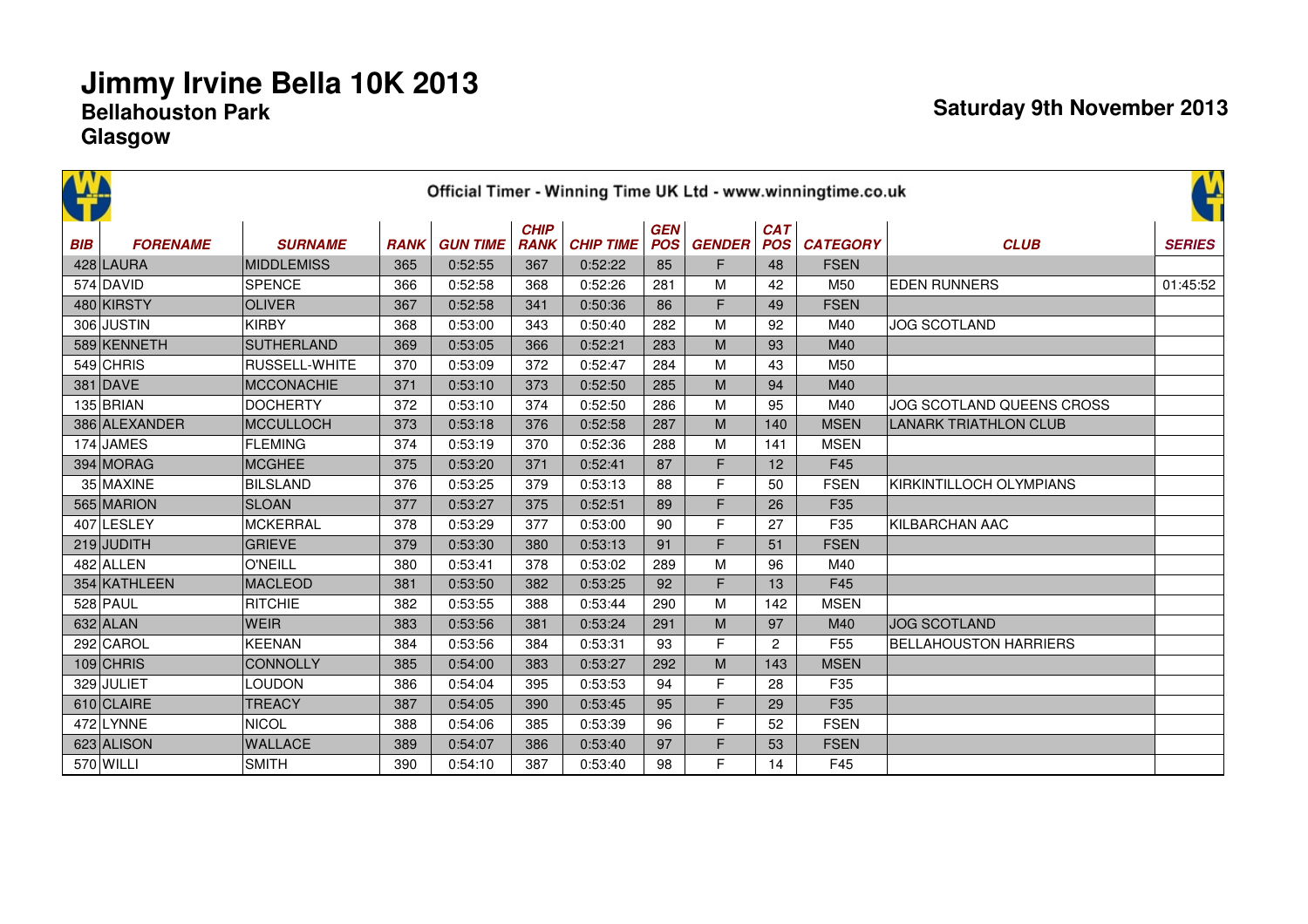|            | Official Timer - Winning Time UK Ltd - www.winningtime.co.uk |                      |             |                 |                            |                  |                          |               |                          |                 |                                   |               |  |  |
|------------|--------------------------------------------------------------|----------------------|-------------|-----------------|----------------------------|------------------|--------------------------|---------------|--------------------------|-----------------|-----------------------------------|---------------|--|--|
| <b>BIB</b> | <b>FORENAME</b>                                              | <b>SURNAME</b>       | <b>RANK</b> | <b>GUN TIME</b> | <b>CHIP</b><br><b>RANK</b> | <b>CHIP TIME</b> | <b>GEN</b><br><b>POS</b> | <b>GENDER</b> | <b>CAT</b><br><b>POS</b> | <b>CATEGORY</b> | <b>CLUB</b>                       | <b>SERIES</b> |  |  |
|            | 340 GRANT                                                    | MACDONALD            | 391         | 0:54:16         | 391                        | 0:53:46          | 293                      | M             | 144                      | <b>MSEN</b>     | <b>BELLAHOUSTON ROAD RUNNERS</b>  | 01:29:37      |  |  |
|            | $179$ KELLY                                                  | <b>FOWLER</b>        | 392         | 0:54:19         | 398                        | 0:54:01          | 99                       | F             | 30                       | F35             | <b>SW STROLLERS</b>               |               |  |  |
|            | 364 ELIZABETH                                                | <b>MARTIN</b>        | 393         | 0:54:21         | 389                        | 0:53:44          | 100                      | F             | 15                       | F45             |                                   |               |  |  |
|            | 563 RAGHBIR                                                  | <b>SINGH</b>         | 394         | 0:54:22         | 392                        | 0:53:47          | 294                      | M             | 10                       | M60             | <b>GARSCUBE HARRIERS</b>          |               |  |  |
|            | 128 MARGARET                                                 | <b>DEAS</b>          | 395         | 0:54:25         | 400                        | 0:54:08          | 101                      | F             | 3                        | F <sub>55</sub> |                                   |               |  |  |
|            | $165$ JOHN                                                   | <b>FARR</b>          | 396         | 0:54:25         | 394                        | 0:53:52          | 295                      | M             | 98                       | M40             |                                   |               |  |  |
|            | $85$ JOHN                                                    | <b>CARRUTHERS</b>    | 397         | 0:54:25         | 393                        | 0:53:51          | 296                      | M             | 99                       | M40             | <b>GREENOCK GLENPARK HARRIERS</b> |               |  |  |
|            | 536 GEMMA                                                    | <b>ROBSON</b>        | 398         | 0:54:28         | 397                        | 0:53:59          | 102                      | F             | 54                       | <b>FSEN</b>     |                                   |               |  |  |
|            | 651 LILIAN                                                   | <b>YOUNG</b>         | 399         | 0:54:41         | 399                        | 0:54:02          | 103                      | F             | 16                       | F45             |                                   |               |  |  |
|            | 402 LEANNE                                                   | MCINTOSH             | 400         | 0:54:44         | 396                        | 0:53:57          | 104                      | F             | 55                       | <b>FSEN</b>     |                                   |               |  |  |
|            | 454 FLETCHER                                                 | MURDOCH              | 401         | 0:55:05         | 401                        | 0:54:26          | 297                      | M             | 11                       | M60             | <b>MARYHILL HARRIERS</b>          | 01:48:45      |  |  |
|            | $157$ ALAN                                                   | DUNK                 | 402         | 0:55:07         | 402                        | 0:54:29          | 298                      | M             | 145                      | <b>MSEN</b>     |                                   |               |  |  |
|            | 289 JOANNE                                                   | KAVANAGH             | 403         | 0:55:08         | 406                        | 0:54:50          | 105                      | F             | 31                       | F35             | <b>SW STROLLERS</b>               |               |  |  |
|            | 25 DANIEL                                                    | <b>BEATTIE</b>       | 404         | 0:55:17         | 403                        | 0:54:35          | 299                      | M             | 146                      | <b>MSEN</b>     |                                   |               |  |  |
|            | 418 SHARON                                                   | MCNICOL              | 405         | 0:55:20         | 408                        | 0:54:56          | 106                      | F             | 56                       | <b>FSEN</b>     | <b>MONKTON MILERS</b>             |               |  |  |
|            | 14 LINDSAY                                                   | ARNOTT               | 406         | 0:55:22         | 407                        | 0:54:50          | 107                      | F             | 57                       | <b>FSEN</b>     | <b>GLENROTHES TRIATHLON CLUB</b>  |               |  |  |
|            | 272 DANIELLE                                                 | STEELE               | 407         | 0:55:23         | 405                        | 0:54:40          | 108                      | F             | 32                       | F35             | <b>GREENOCK GLENPARK HARRIERS</b> |               |  |  |
|            | 398 SARA                                                     | MCGONIGLE            | 408         | 0:55:23         | 404                        | 0:54:39          | 109                      | F             | 58                       | <b>FSEN</b>     | <b>GREENOCK GLENPARK HARRIERS</b> |               |  |  |
|            | 430 SHONA                                                    | MILLER               | 409         | 0:55:28         | 409                        | 0:54:58          | 110                      | F             | 59                       | <b>FSEN</b>     |                                   |               |  |  |
|            | 615 SHARON                                                   | <b>TURNER</b>        | 410         | 0:55:30         | 412                        | 0:55:07          | 111                      | F             | 17                       | F45             |                                   |               |  |  |
|            | 588 SHARON                                                   | <b>SUTHERLAND</b>    | 411         | 0:55:30         | 411                        | 0:55:05          | 112                      | F             | 33                       | F35             |                                   |               |  |  |
|            | 279 RACHEL                                                   | <b>JACKSON LEACH</b> | 412         | 0:55:55         | 413                        | 0:55:16          | 113                      | E             | 34                       | F35             |                                   |               |  |  |
|            | $489$ SUSY                                                   | PAGET                | 413         | 0:55:57         | 414                        | 0:55:16          | 114                      | F             | 60                       | <b>FSEN</b>     |                                   |               |  |  |
|            | 582 LINDA                                                    | <b>STRACHAN</b>      | 414         | 0:56:03         | 417                        | 0:55:35          | 115                      | F             | 18                       | F45             | KILBARCHAN AAC                    |               |  |  |
|            | 172 SABRINA                                                  | FLATMAN              | 415         | 0:56:05         | 415                        | 0:55:31          | 116                      | F             | 61                       | <b>FSEN</b>     | <b>ACHILLES HEEL</b>              |               |  |  |
|            | $117$ JULIE                                                  | COYLE                | 416         | 0:56:12         | 416                        | 0:55:33          | 117                      | F             | 35                       | F35             |                                   |               |  |  |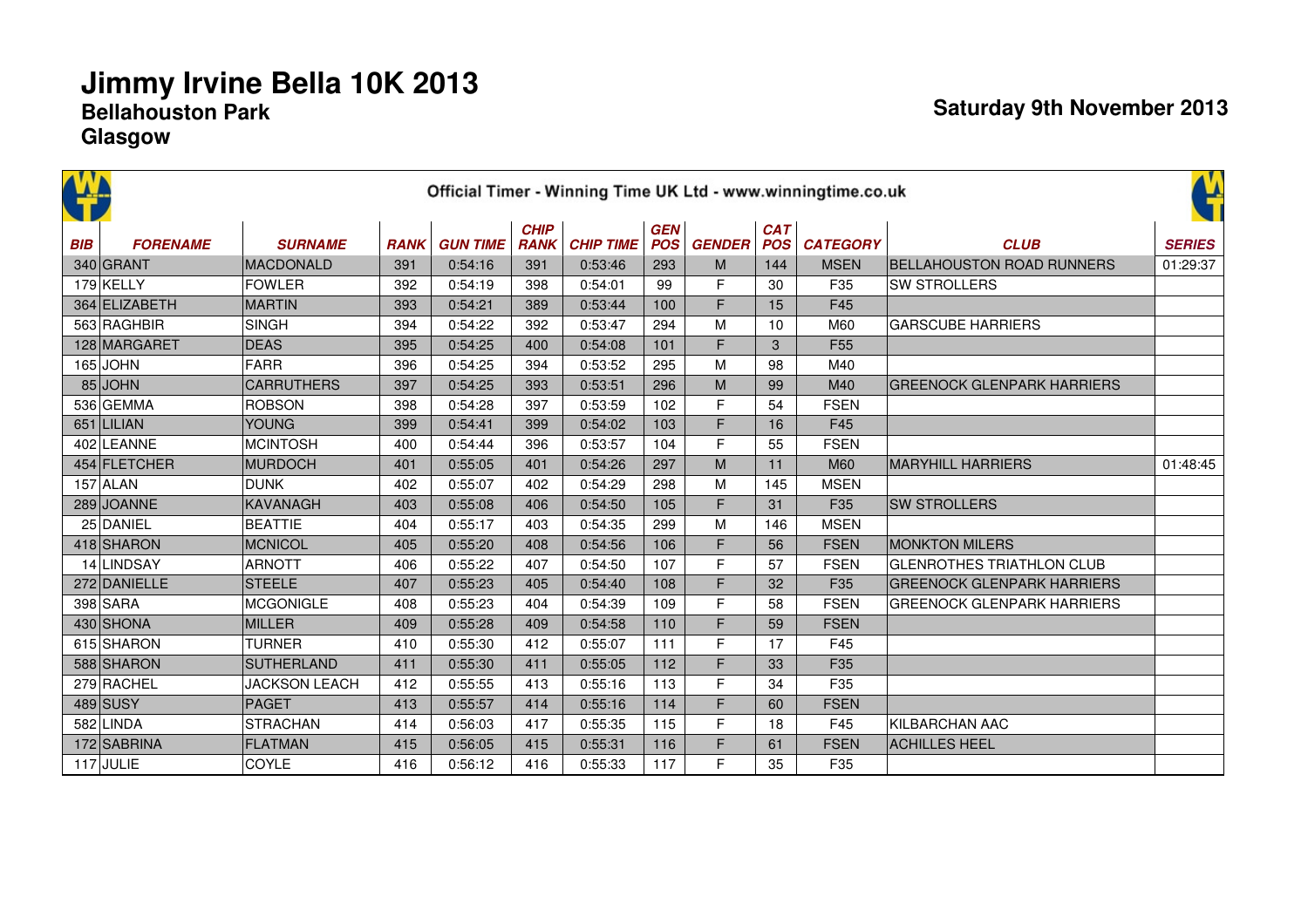|            | Official Timer - Winning Time UK Ltd - www.winningtime.co.uk |                  |             |                 |                            |                  |                          |               |                          |                 |                              |               |  |  |  |
|------------|--------------------------------------------------------------|------------------|-------------|-----------------|----------------------------|------------------|--------------------------|---------------|--------------------------|-----------------|------------------------------|---------------|--|--|--|
| <b>BIB</b> | <b>FORENAME</b>                                              | <b>SURNAME</b>   | <b>RANK</b> | <b>GUN TIME</b> | <b>CHIP</b><br><b>RANK</b> | <b>CHIP TIME</b> | <b>GEN</b><br><b>POS</b> | <b>GENDER</b> | <b>CAT</b><br><b>POS</b> | <b>CATEGORY</b> | <b>CLUB</b>                  | <b>SERIES</b> |  |  |  |
|            | $442$ SUZY                                                   | <b>MOORBY</b>    | 417         | 0:56:23         | 418                        | 0:55:57          | 118                      | F             | 19                       | F45             | <b>MONKTON MILERS</b>        |               |  |  |  |
|            | 506 JOANNA                                                   | <b>POOR</b>      | 418         | 0:56:32         | 419                        | 0:56:01          | 119                      | F             | 20                       | F45             |                              |               |  |  |  |
|            | 273 CAROLINE                                                 | <b>IRVINE</b>    | 419         | 0:56:38         | 422                        | 0:56:18          | 120                      | F             | 36                       | F35             |                              |               |  |  |  |
|            | 77 ALISON                                                    | CAMPBELL         | 420         | 0:56:45         | 420                        | 0:56:02          | 300                      | M             | 147                      | <b>MSEN</b>     |                              |               |  |  |  |
|            | $627$ GAIL                                                   | <b>WATSON</b>    | 421         | 0:56:50         | 423                        | 0:56:23          | 121                      | F             | 37                       | F35             |                              |               |  |  |  |
|            | 596 DOROTHY                                                  | <b>TAIT</b>      | 422         | 0:56:52         | 421                        | 0:56:14          | 122                      | F             | 62                       | <b>FSEN</b>     | <b>ACHILLES HEEL</b>         |               |  |  |  |
|            | $380$ JOHN                                                   | <b>MCCLUSKEY</b> | 423         | 0:56:56         | 424                        | 0:56:32          | 301                      | M             | 100                      | M40             |                              |               |  |  |  |
|            | 439 LYNDSAY                                                  | <b>MOFFAT</b>    | 424         | 0:57:03         | 426                        | 0:56:41          | 123                      | F             | 63                       | <b>FSEN</b>     | <b>HAMILTON HARRIERS</b>     |               |  |  |  |
|            | 12 LESLEY                                                    | ARMOUR           | 425         | 0:57:08         | 425                        | 0:56:34          | 124                      | F.            | 38                       | F35             |                              |               |  |  |  |
|            | 163 MATTHEW                                                  | <b>ELLIOT</b>    | 426         | 0:57:19         | 410                        | 0:55:00          | 302                      | M             | 148                      | <b>MSEN</b>     |                              |               |  |  |  |
|            | 263 DEIRDRE                                                  | <b>HOYLE</b>     | 427         | 0:57:31         | 427                        | 0:56:49          | 125                      | F             | $\overline{4}$           | F <sub>55</sub> | <b>BELLAHOUSTON HARRIERS</b> | 01:51:36      |  |  |  |
|            | 496 CATHERINE                                                | <b>PAXTON</b>    | 428         | 0:58:02         | 428                        | 0:57:17          | 126                      | F             | 39                       | F35             |                              |               |  |  |  |
|            | $621$ ALEX                                                   | <b>WALKER</b>    | 429         | 0:58:12         | 430                        | 0:57:34          | 303                      | M             | 101                      | M40             |                              |               |  |  |  |
|            | 499 MARK                                                     | <b>PENMAN</b>    | 430         | 0:58:13         | 429                        | 0:57:29          | 304                      | M             | 149                      | <b>MSEN</b>     |                              |               |  |  |  |
|            | $125$ MAIRI                                                  | <b>DAMER</b>     | 431         | 0:58:17         | 431                        | 0:57:39          | 127                      | F             | 21                       | F45             |                              |               |  |  |  |
|            | 108 SUSAN                                                    | CONNOLLY         | 432         | 0:58:17         | 432                        | 0:57:43          | 128                      | F             | 64                       | <b>FSEN</b>     |                              |               |  |  |  |
|            | 355 PETER                                                    | <b>MACLEOD</b>   | 433         | 0:58:18         | 435                        | 0:58:00          | 305                      | ${\sf M}$     | 102                      | M40             |                              |               |  |  |  |
|            | $146$ ALLAN                                                  | <b>DOUGLAS</b>   | 434         | 0:58:31         | 434                        | 0:57:48          | 306                      | M             | 44                       | M50             | STRATHAVEN STRIDERS          |               |  |  |  |
|            | $145$ HELEN                                                  | <b>DOUGLAS</b>   | 435         | 0:58:31         | 433                        | 0:57:47          | 129                      | F             | 65                       | <b>FSEN</b>     |                              |               |  |  |  |
|            | 351 LINDA                                                    | <b>MACLEAN</b>   | 436         | 0:58:41         | 439                        | 0:58:16          | 130                      | F             | 66                       | <b>FSEN</b>     | <b>BELLAHOUSTON HARRIERS</b> |               |  |  |  |
|            | 277 ELIZABETH                                                | <b>JACKSON</b>   | 437         | 0:58:42         | 436                        | 0:58:03          | 131                      | F             | 40                       | F <sub>35</sub> |                              |               |  |  |  |
|            | 508 NICOLA                                                   | <b>PROVAN</b>    | 438         | 0:58:44         | 437                        | 0:58:06          | 132                      | F             | 67                       | <b>FSEN</b>     |                              |               |  |  |  |
|            | 161 MARGARET                                                 | <b>EARLIE</b>    | 439         | 0:58:50         | 438                        | 0:58:11          | 133                      | F             | 5                        | F <sub>55</sub> |                              |               |  |  |  |
|            | 104 TAHNEE                                                   | <b>CONN</b>      | 440         | 0:58:59         | 440                        | 0:58:23          | 134                      | F             | 41                       | F35             | <b>GLASGOW FRONT RUNNERS</b> |               |  |  |  |
|            | $653$ EDEL                                                   | <b>YULE</b>      | 441         | 0:59:35         | 443                        | 0:58:52          | 135                      | F             | 42                       | F35             |                              |               |  |  |  |
|            | 126 SARAH                                                    | <b>DARROCH</b>   | 442         | 0:59:36         | 441                        | 0:58:50          | 136                      | F.            | 43                       | F35             |                              |               |  |  |  |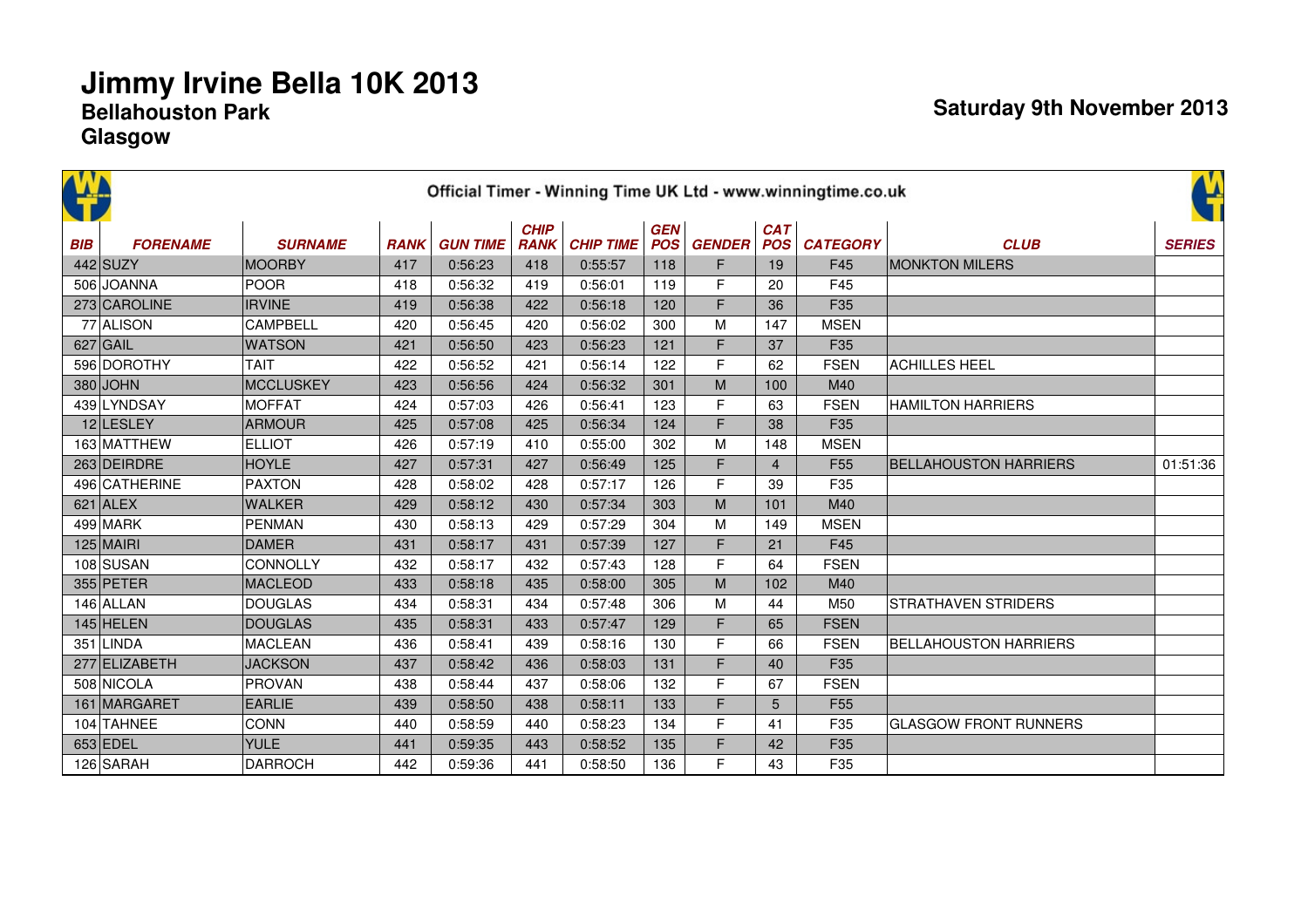|            | Official Timer - Winning Time UK Ltd - www.winningtime.co.uk |                     |             |                 |                            |                  |                          |               |                          |                 |                                  |               |  |  |
|------------|--------------------------------------------------------------|---------------------|-------------|-----------------|----------------------------|------------------|--------------------------|---------------|--------------------------|-----------------|----------------------------------|---------------|--|--|
| <b>BIB</b> | <b>FORENAME</b>                                              | <b>SURNAME</b>      | <b>RANK</b> | <b>GUN TIME</b> | <b>CHIP</b><br><b>RANK</b> | <b>CHIP TIME</b> | <b>GEN</b><br><b>POS</b> | <b>GENDER</b> | <b>CAT</b><br><b>POS</b> | <b>CATEGORY</b> | <b>CLUB</b>                      | <b>SERIES</b> |  |  |
|            | $139$ ALEX                                                   | <b>DONALDSON</b>    | 443         | 0:59:36         | 442                        | 0:58:50          | 307                      | M             | 103                      | M40             | <b>ISTRATHAVEN STRIDERS</b>      |               |  |  |
|            | 6 GILLIAN                                                    | <b>ALLAN</b>        | 444         | 0:59:51         | 444                        | 0:59:18          | 137                      | F             | 68                       | <b>FSEN</b>     | <b>ACHILLES HEEL</b>             |               |  |  |
|            | 119 REBECCA                                                  | <b>CROSS WRIGHT</b> | 445         | 0:59:52         | 445                        | 0:59:18          | 138                      | F             | 69                       | <b>FSEN</b>     |                                  |               |  |  |
|            | 576 TRACEY                                                   | <b>STEVENS</b>      | 446         | 0:59:54         | 449                        | 0:59:37          | 139                      | F             | 44                       | F35             |                                  |               |  |  |
|            | 283 NICOLE                                                   | <b>JEFFORD</b>      | 447         | 0:59:55         | 448                        | 0:59:30          | 140                      | F             | 45                       | F35             | <b>MONKTON MILERS</b>            |               |  |  |
|            | 633 FIONA                                                    | WEIR                | 448         | 1:00:00         | 446                        | 0:59:22          | 141                      | F             | 70                       | <b>FSEN</b>     |                                  |               |  |  |
|            | 436 NATALIA                                                  | <b>MISSLIN</b>      | 449         | 1:00:05         | 447                        | 0:59:29          | 142                      | F             | 22                       | F45             |                                  |               |  |  |
|            | 372 SARAH                                                    | <b>MCALLISTER</b>   | 450         | 1:00:30         | 451                        | 1:00:13          | 143                      | F             | 46                       | F35             |                                  |               |  |  |
|            | 151 JENNIFER                                                 | <b>DRYDEN</b>       | 451         | 1:00:58         | 452                        | 1:00:24          | 144                      | F.            | 71                       | <b>FSEN</b>     |                                  |               |  |  |
|            | $311$ JOHN                                                   | LAIRD               | 452         | 1:01:01         | 450                        | 0:59:54          | 308                      | M             | 104                      | M40             |                                  |               |  |  |
|            | 269 SABRINE                                                  | <b>IBRAHIM</b>      | 453         | 1:01:19         | 453                        | 1:00:41          | 145                      | F             | 72                       | <b>FSEN</b>     | <b>ACHILLES HEEL</b>             |               |  |  |
|            | 441 STEWART                                                  | <b>MONTGOMERY</b>   | 454         | 1:01:21         | 454                        | 1:00:42          | 309                      | M             | 105                      | M40             | <b>LAW &amp; DISTRICT AAC</b>    |               |  |  |
|            | 607 GILLIAN                                                  | <b>TOUGH</b>        | 455         | 1:01:22         | 455                        | 1:00:42          | 146                      | F             | 47                       | F <sub>35</sub> | <b>LAW &amp; DISTRICT AAC</b>    |               |  |  |
|            | 559 CLARE                                                    | <b>SHERRY</b>       | 456         | 1:01:45         | 456                        | 1:01:22          | 147                      | F             | 73                       | <b>FSEN</b>     |                                  |               |  |  |
|            | 429 JANICE                                                   | <b>MILLAR</b>       | 457         | 1:01:49         | 457                        | 1:01:22          | 148                      | F             | 6                        | F <sub>55</sub> | <b>KILMARNOCK HARRIERS</b>       | 02:08:54      |  |  |
|            | 44 AIMIE                                                     | <b>BOWMAN</b>       | 458         | 1:01:59         | 459                        | 1:01:29          | 149                      | F             | 74                       | <b>FSEN</b>     |                                  |               |  |  |
|            | 2 ANDREW                                                     | <b>AIRD</b>         | 459         | 1:02:03         | 460                        | 1:01:30          | 310                      | M             | 106                      | M40             |                                  |               |  |  |
|            | 491 EMMA                                                     | PARLEY              | 460         | 1:02:11         | 458                        | 1:01:25          | 150                      | F             | 75                       | <b>FSEN</b>     |                                  |               |  |  |
|            | 550 FIONA                                                    | <b>SANDFORD</b>     | 461         | 1:02:18         | 461                        | 1:01:33          | 151                      | F             | 23                       | F45             |                                  |               |  |  |
|            | $197$ ANITA                                                  | <b>GILCHRIST</b>    | 462         | 1:02:51         | 462                        | 1:02:24          | 152                      | F             | 48                       | F35             | <b>MONKTON MILERS</b>            |               |  |  |
|            | 193 SHONA                                                    | <b>GAMMACK</b>      | 463         | 1:03:22         | 465                        | 1:03:06          | 153                      | F             | $\overline{7}$           | F <sub>55</sub> |                                  |               |  |  |
|            | 55 STEPHEN                                                   | <b>BROWN</b>        | 464         | 1:03:24         | 463                        | 1:02:56          | 311                      | M             | 45                       | M50             |                                  |               |  |  |
|            | $432$ ROBIN                                                  | <b>MILLER</b>       | 465         | 1:03:42         | 464                        | 1:03:01          | 312                      | M             | 150                      | <b>MSEN</b>     |                                  | 02:15:01      |  |  |
|            | 312 SUZANNE                                                  | LAMB                | 466         | 1:03:46         | 470                        | 1:03:24          | 154                      | F             | 49                       | F35             | <b>BELLAHOUSTON ROAD RUNNERS</b> |               |  |  |
|            | 611 DONNA                                                    | <b>TROUGHTON</b>    | 467         | 1:03:47         | 471                        | 1:03:24          | 155                      | F             | 76                       | <b>FSEN</b>     |                                  |               |  |  |
|            | $451$ JOHN                                                   | <b>MUNRO</b>        | 468         | 1:03:53         | 468                        | 1:03:15          | 313                      | M             | 107                      | M40             |                                  |               |  |  |